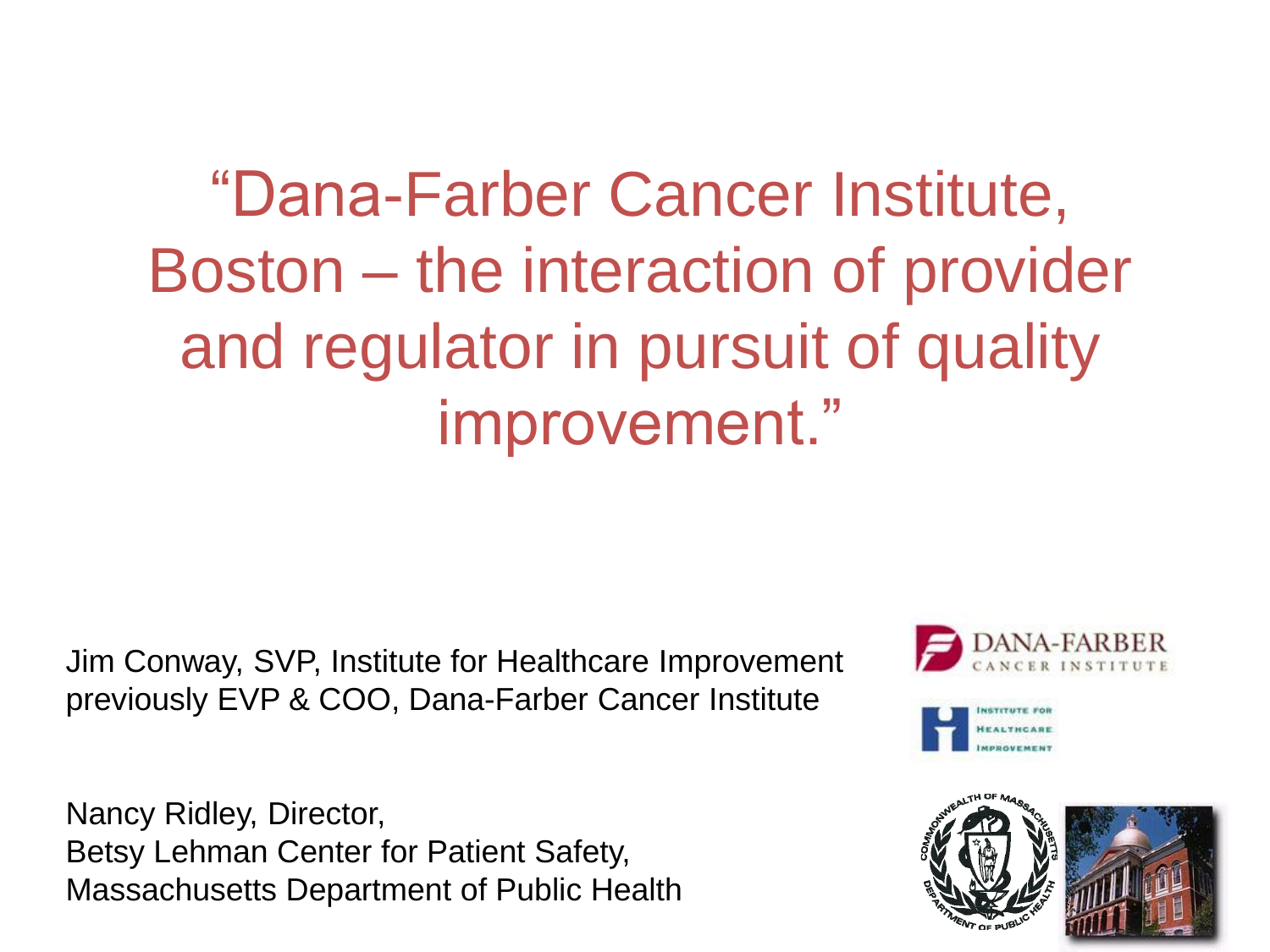# **Objectives**

- Understanding the Lehman overdose
- Learning for DFCI and DPH, individually and together
- Impact of a "sentinel" event in MA and beyond
- Role of the media then and now
- Applicable lessons for *all* healthcare systems
- Key Opportunities and Issues past, present and future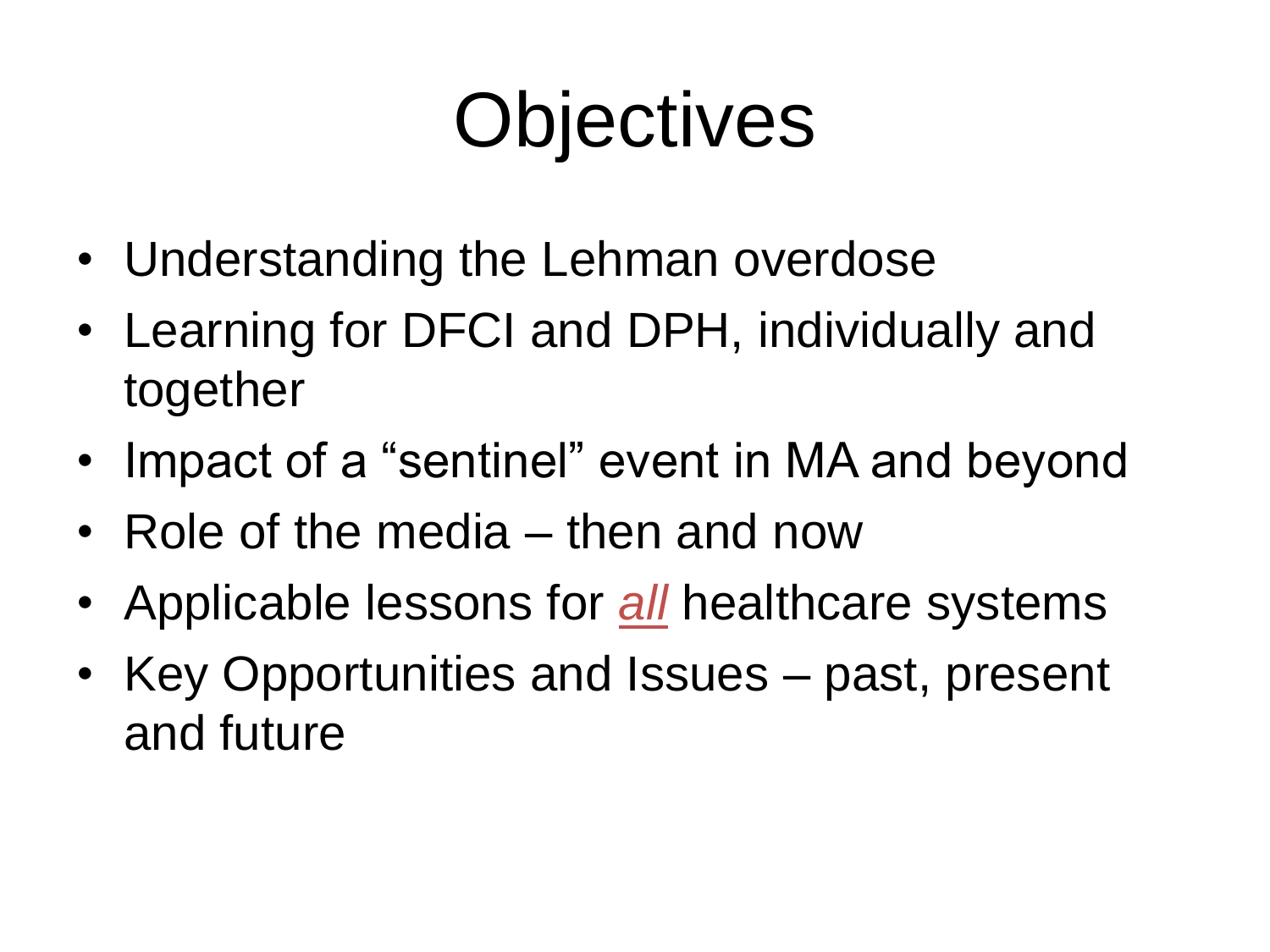# Presentation Outline

- The incident what and how did it happen?
- Immediate issues and responses
- DFCI and DPH coming together around the incident
- Key Learning
- Leadership at the local, state and national level—driving learning and improvement
- Applications of learning going forward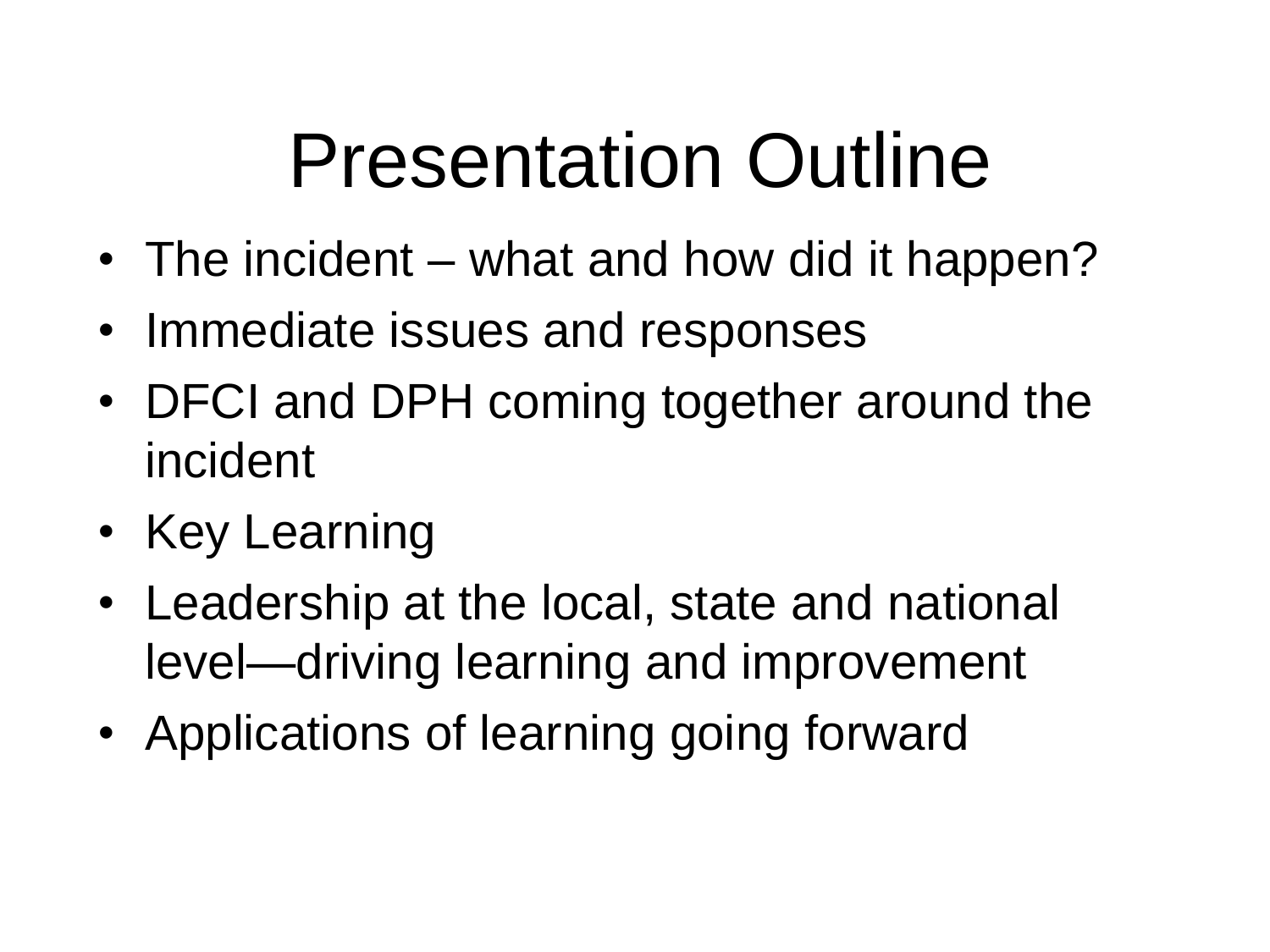# Betsy Lehman



- 39 year old mother of two
	- Wife off DFCI cancer researcher
	- Boston Globe Health Reporter
- Advanced breast cancer
- Experimental bone marrow transplant - "standard of care"
- Overdose of chemotherapy x 4
- Suddenly died the day before discharge
- No one had any idea that there was an error, or the cause of death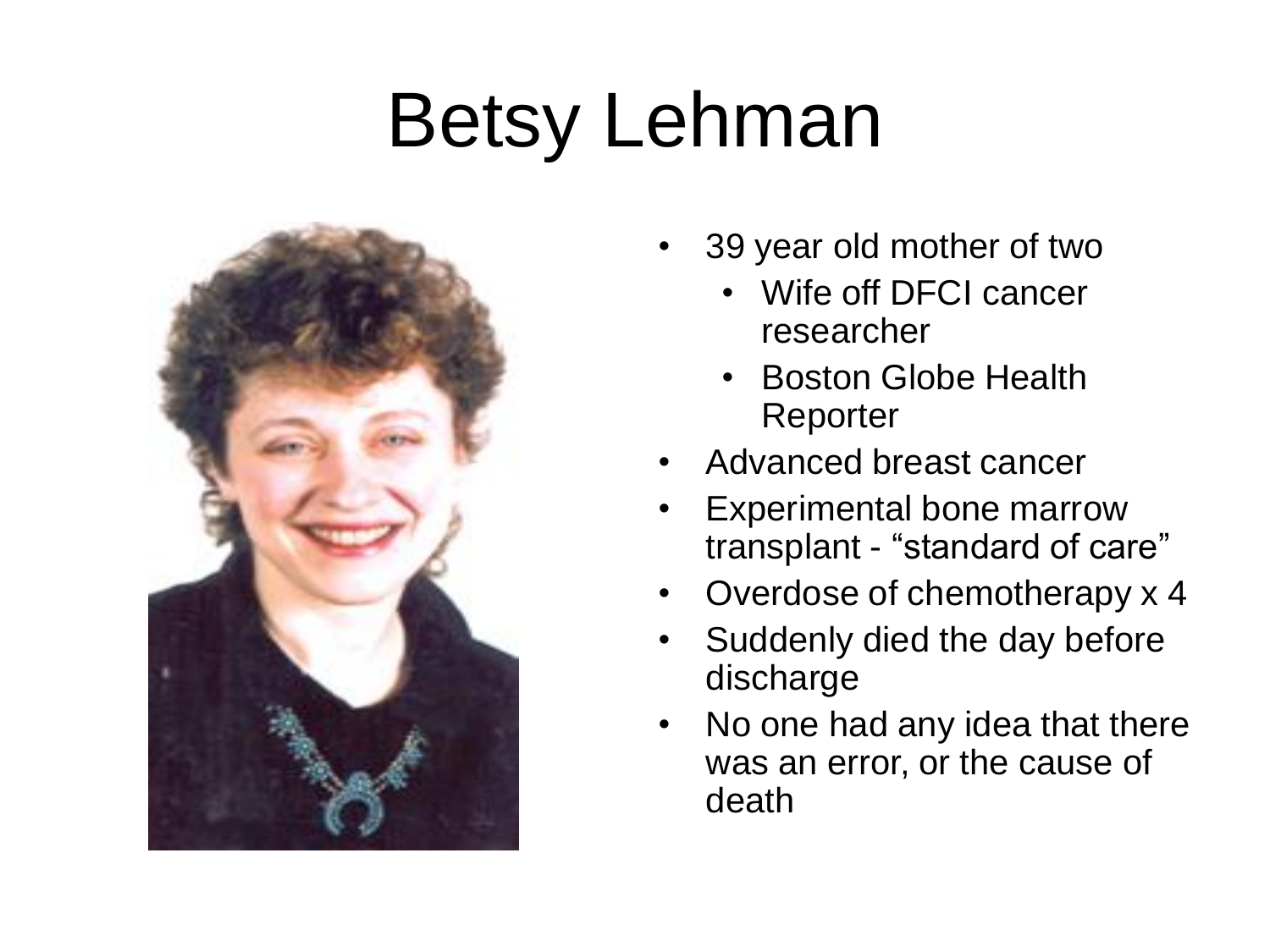## DFCI Discovery of the Incident....

- Data manager discovers error 2 months later
- Immediate Issues…
	- Who was guilty?
	- Several staff suspended!
- Organizational decision to disclose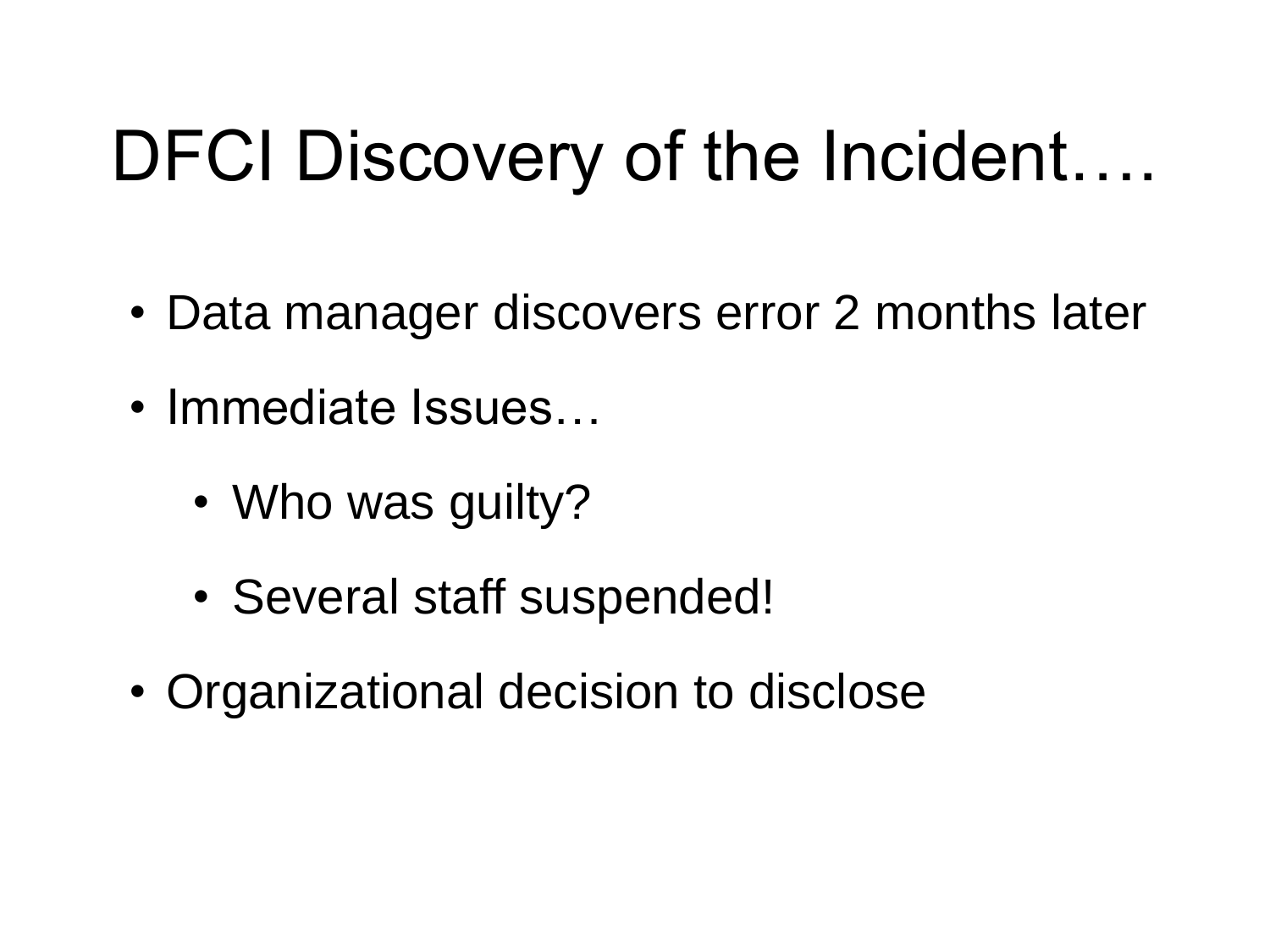#### Immediate Responses….

• Response by Boston Globe

• Response by leaders (internal and external)

• Response by the DFCI board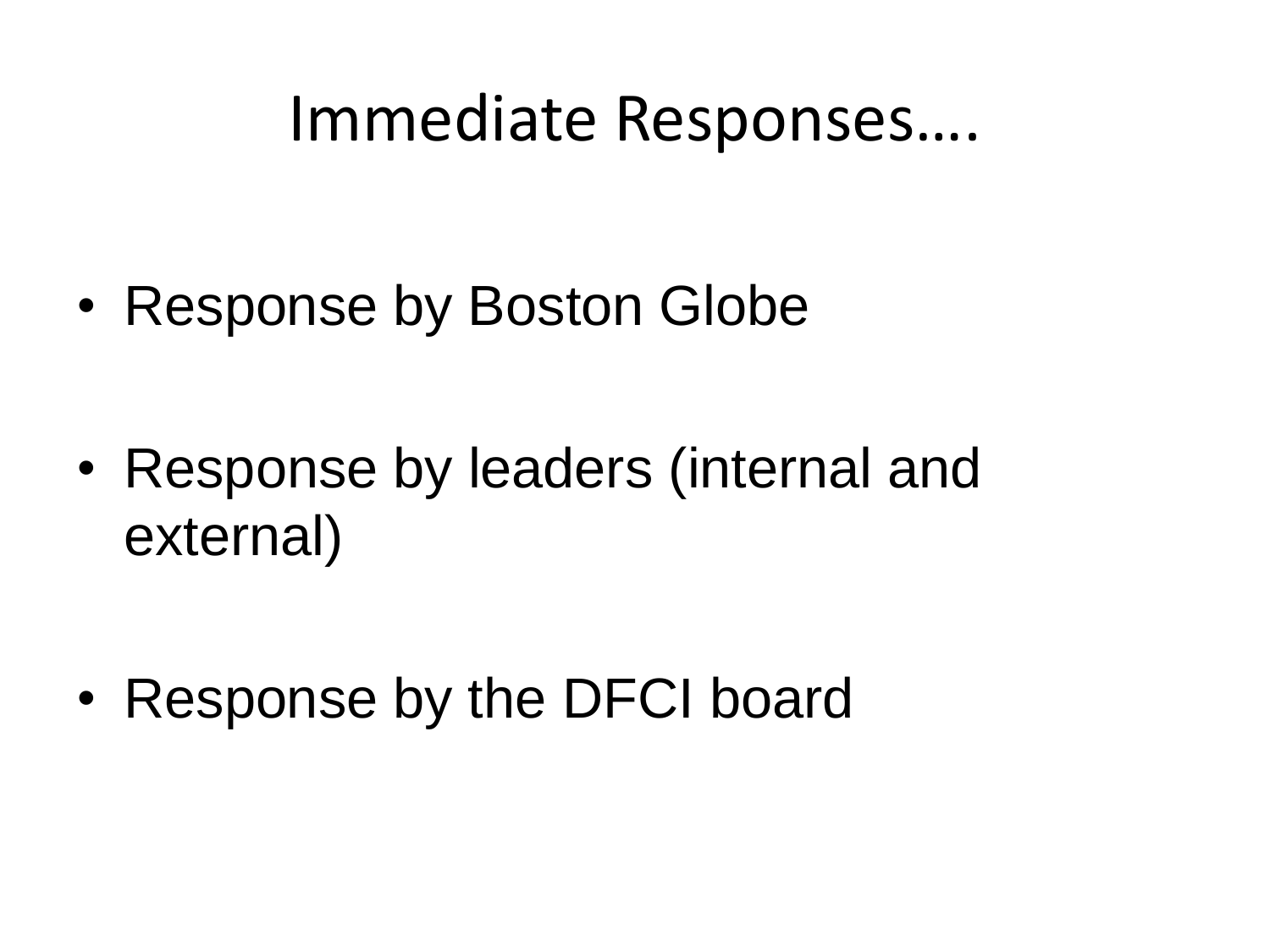## Immediate Responses….

*Government accountability?*

• Response by the state (DPH) and federal (HCFA) agencies

• Response by Boards of Registration (medical, pharmacy, nursing)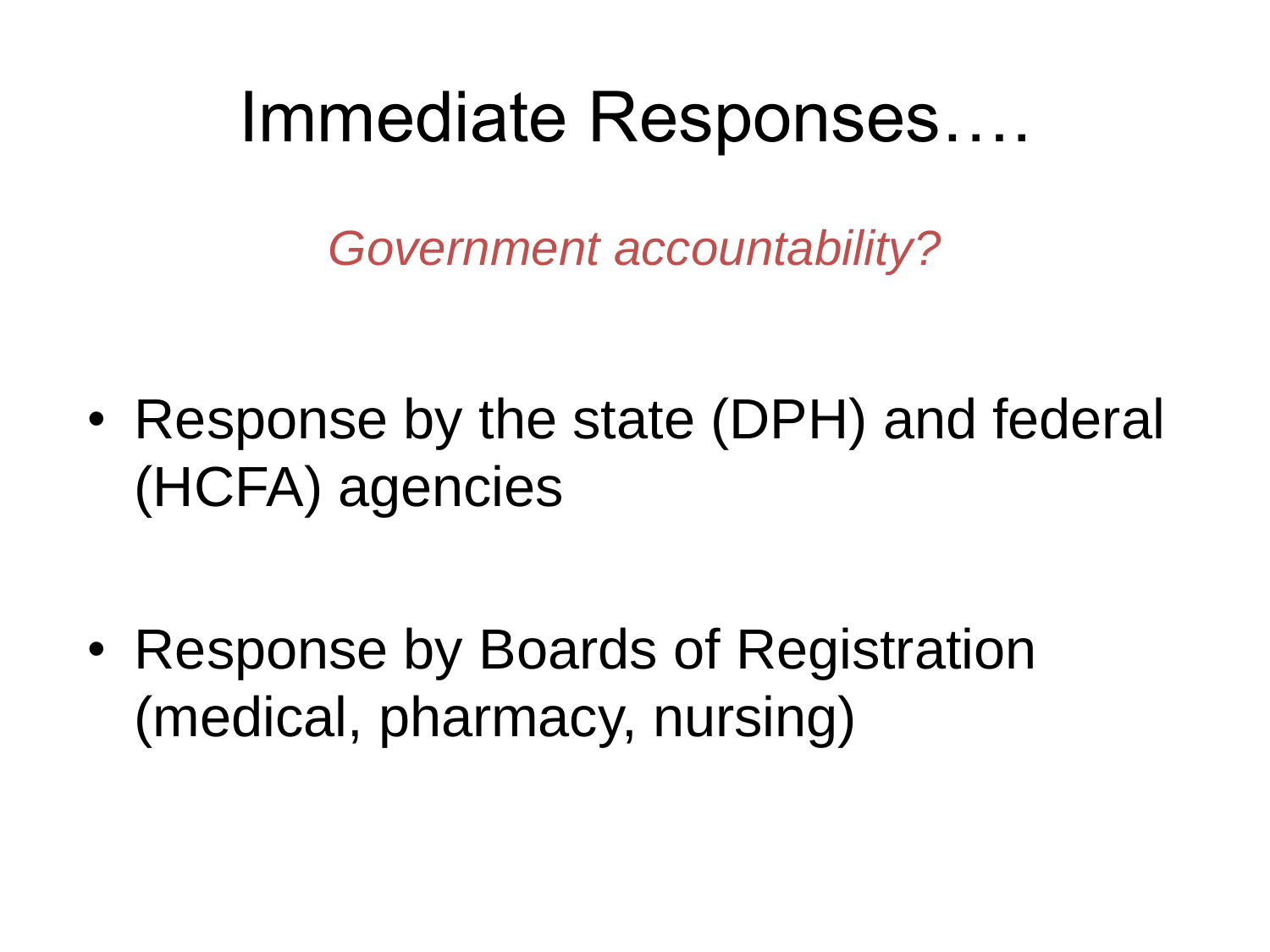# How Did DFCI Respond?

- We were afraid of error and disclosure
- No processes were in place
- Few knew their role and responsibilities
- No one knew their reporting responsibilities
- Board took control
- Goal was to find the guilty and later improvement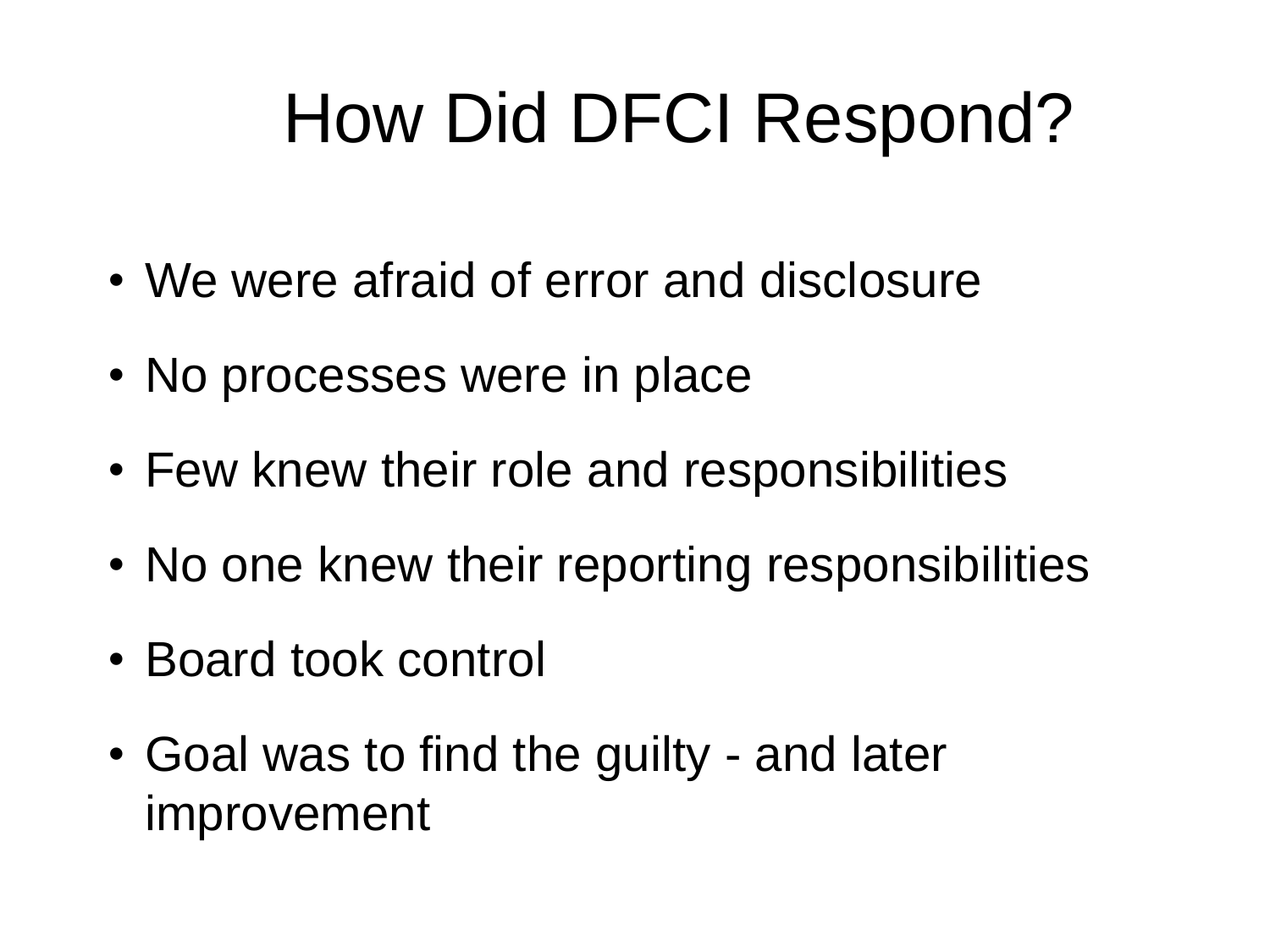#### *DANA-FARBER ADMITS DRUG OVERDOSE CAUSED DEATH OF GLOBE COLUMNIST, DAMAGE TO SECOND WOMAN*

**When 39-year-old Betsy A. Lehman died suddenly last Dec. 3 at Boston's Dana-Farber Cancer Institute, near the end of a grueling three-month treatment for breast cancer, it seemed a tragic reminder of the risks and limits of high-stakes cancer care. In fact, it was something very different. The death of Lehman, a Boston Globe health columnist, was due to a horrendous mistake: a massive overdose of a powerful anticancer drug that ravaged her heart, causing it to fail suddenly….**

' The Boston Globe

**3/23/1995**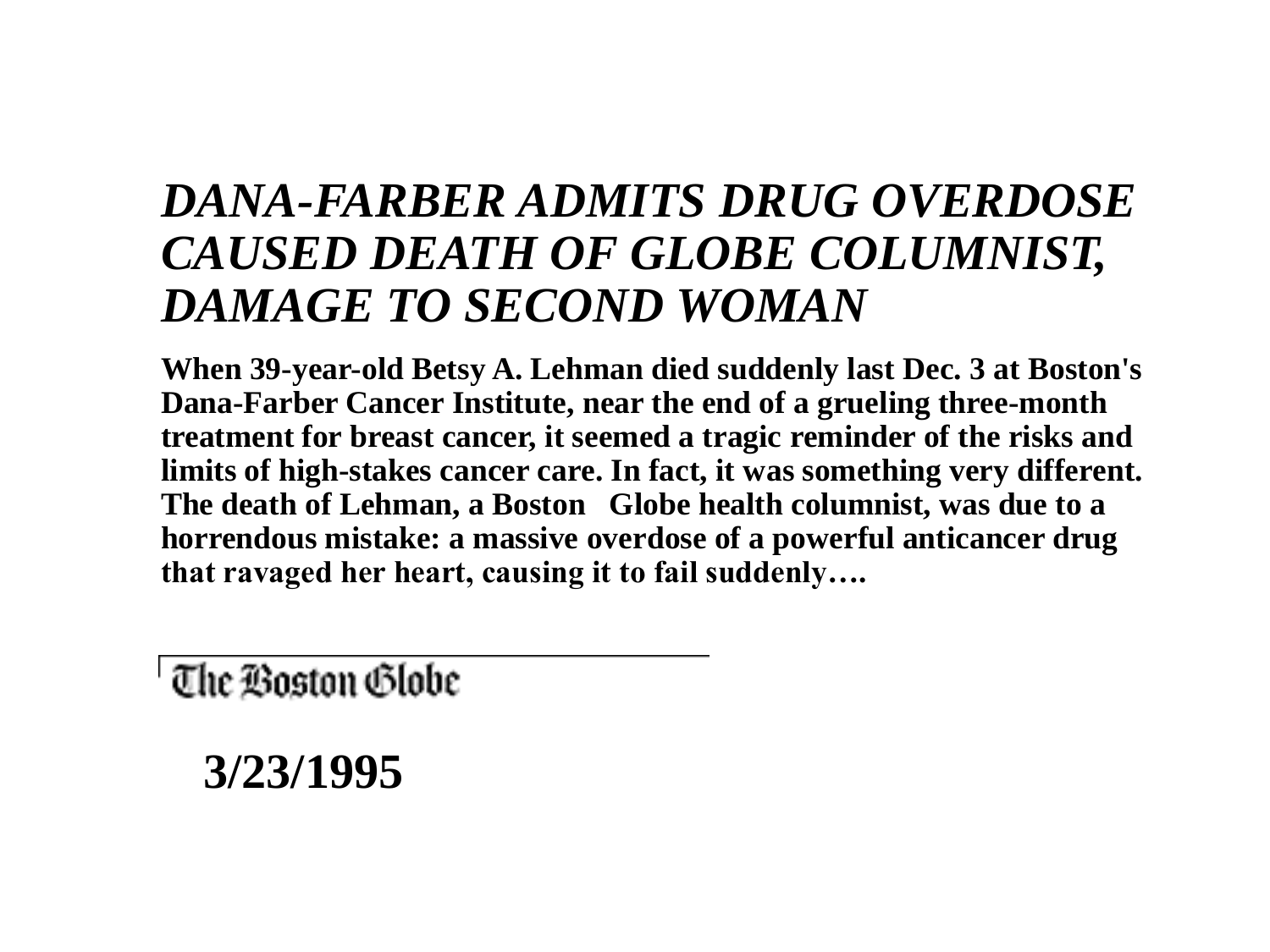#### Immediate Reactions to the Incident *Internal and External Reviews*

- Investigation and Assessment
- Internal
	- Committee of Peers
	- Root Cause Analysis
- External
	- DPH
	- JCAHO
	- NIH
	- Professional Boards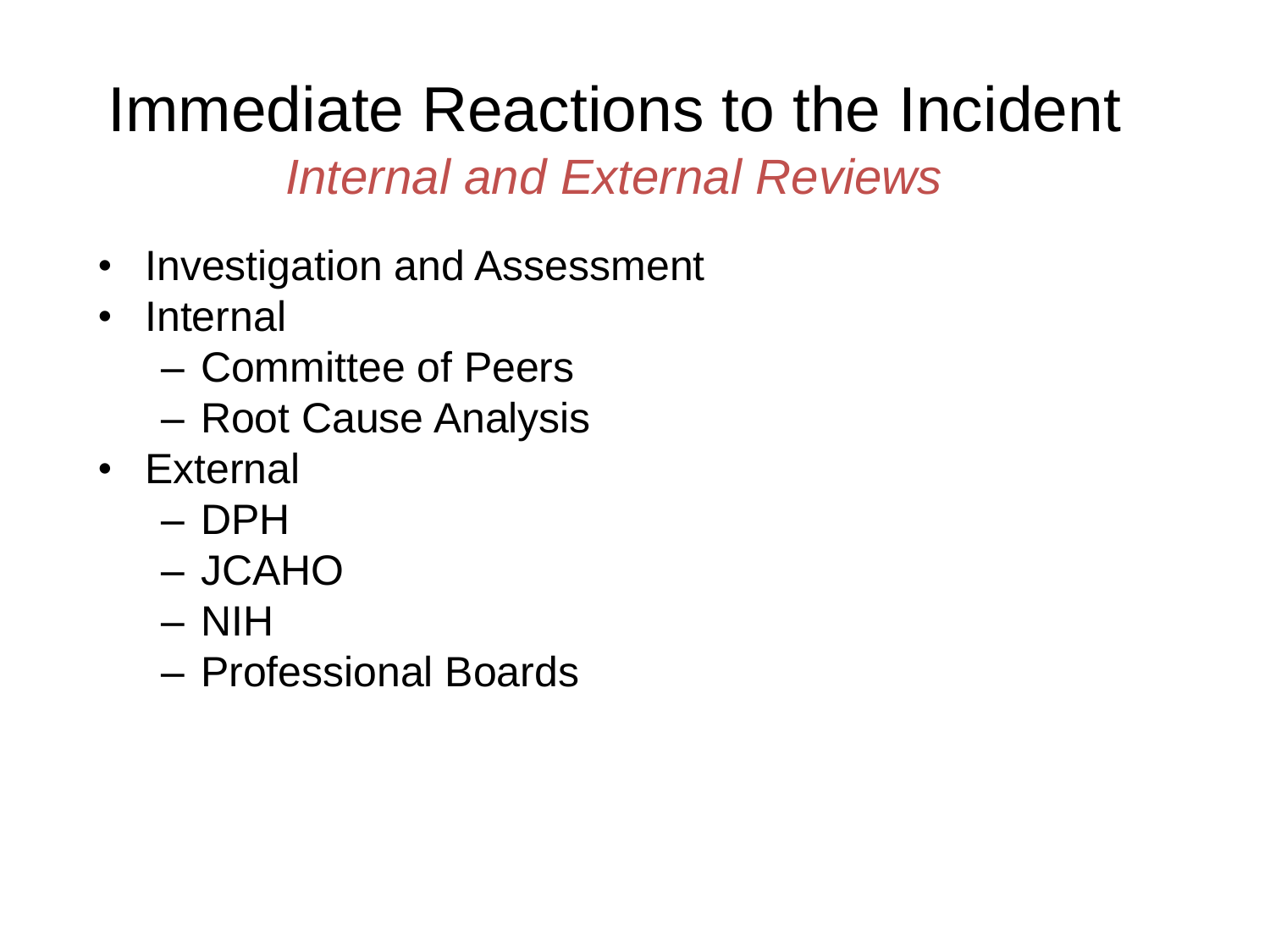# IMPACT OF THE ERROR

- Internally demanding & disruptive
	- staff
	- patients
	- families
	- community
- Significant external interest
	- media
	- clinical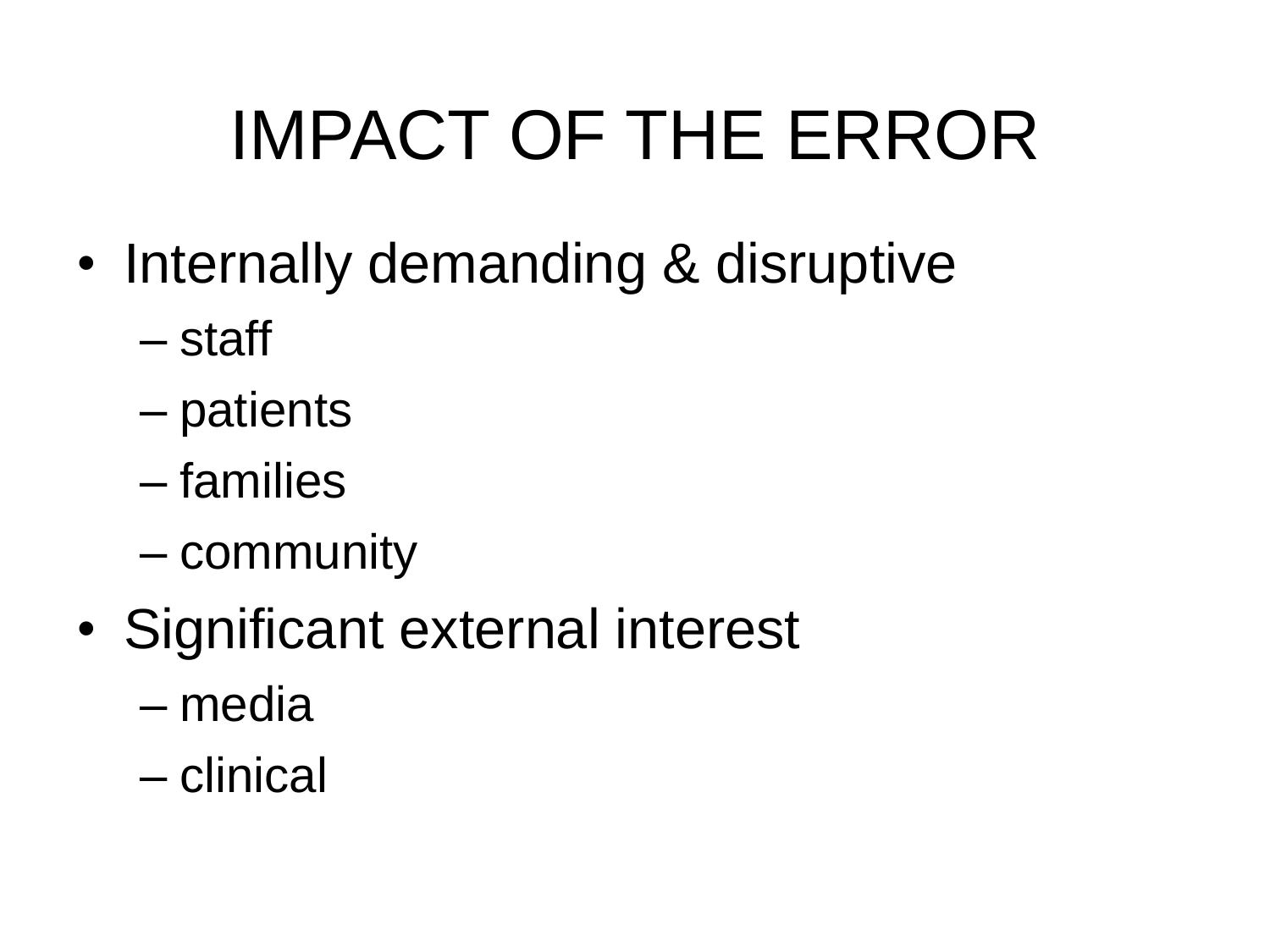## DFCI SYSTEMS RESPONSE *Leadership*

- Board & Executive Management committed to comprehensive improvement – Joint Committee QI and RM
- Restructured executive leadership to support care and improvement
- Set expectation for full compliance with JCAHO & State standards
- Provided leadership, resources, and accountability required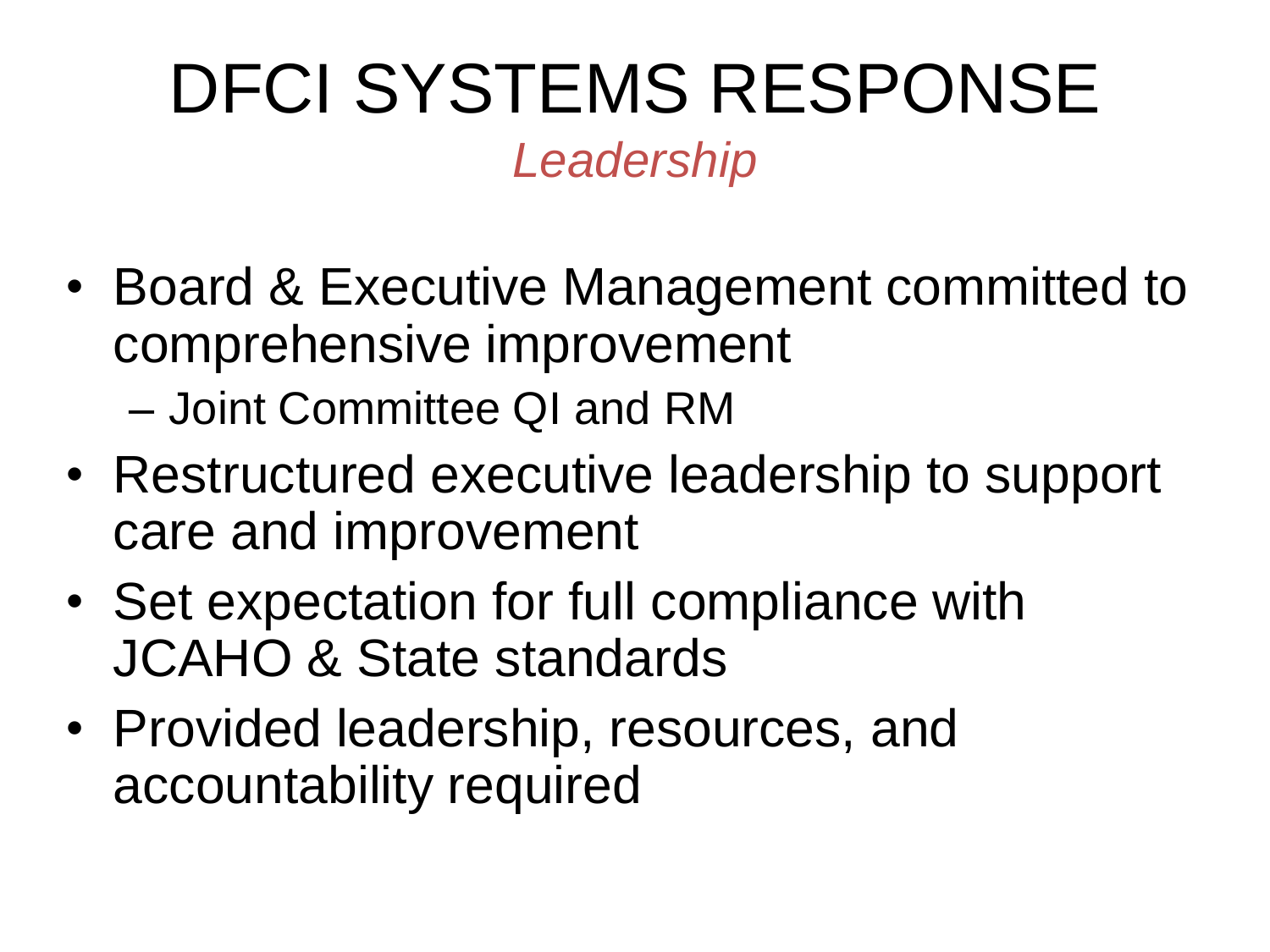## SYSTEMS RESPONSE

*Assessment & Improvement*

- Teams
	- Board: Pharmacy, Protocol, Medical Record
	- Leadership: JCAHO standards
- Interdisciplinary and collaborative with MD leadership
- Comprehensive review
- JCAHO standards as roadmap for improvement – survey reports also guided efforts
- Open
- Opportunities identified & prioritized
- Rigorous attention to develop, implement, and monitor each improvement effort; significant role of training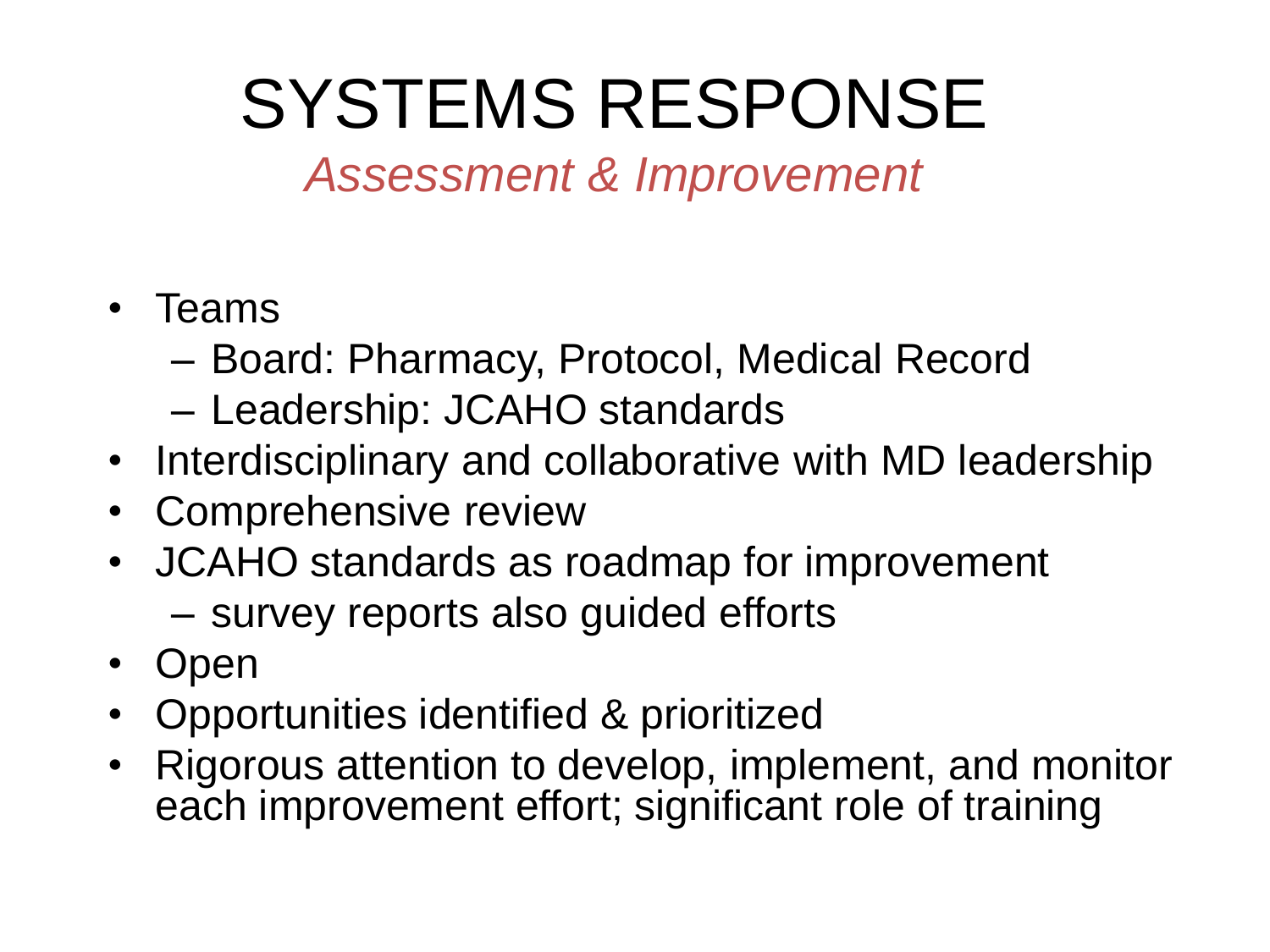## SYSTEMS RESPONSE

*Focused, Comprehensive, Effective Expertise*

- Nationally respected consultants
	- $-$  QI
	- Standards and accreditation
	- ADE and medical errors
- Built internal expertise
	- Support QI and organizational learning
	- Sustain efforts and continually improve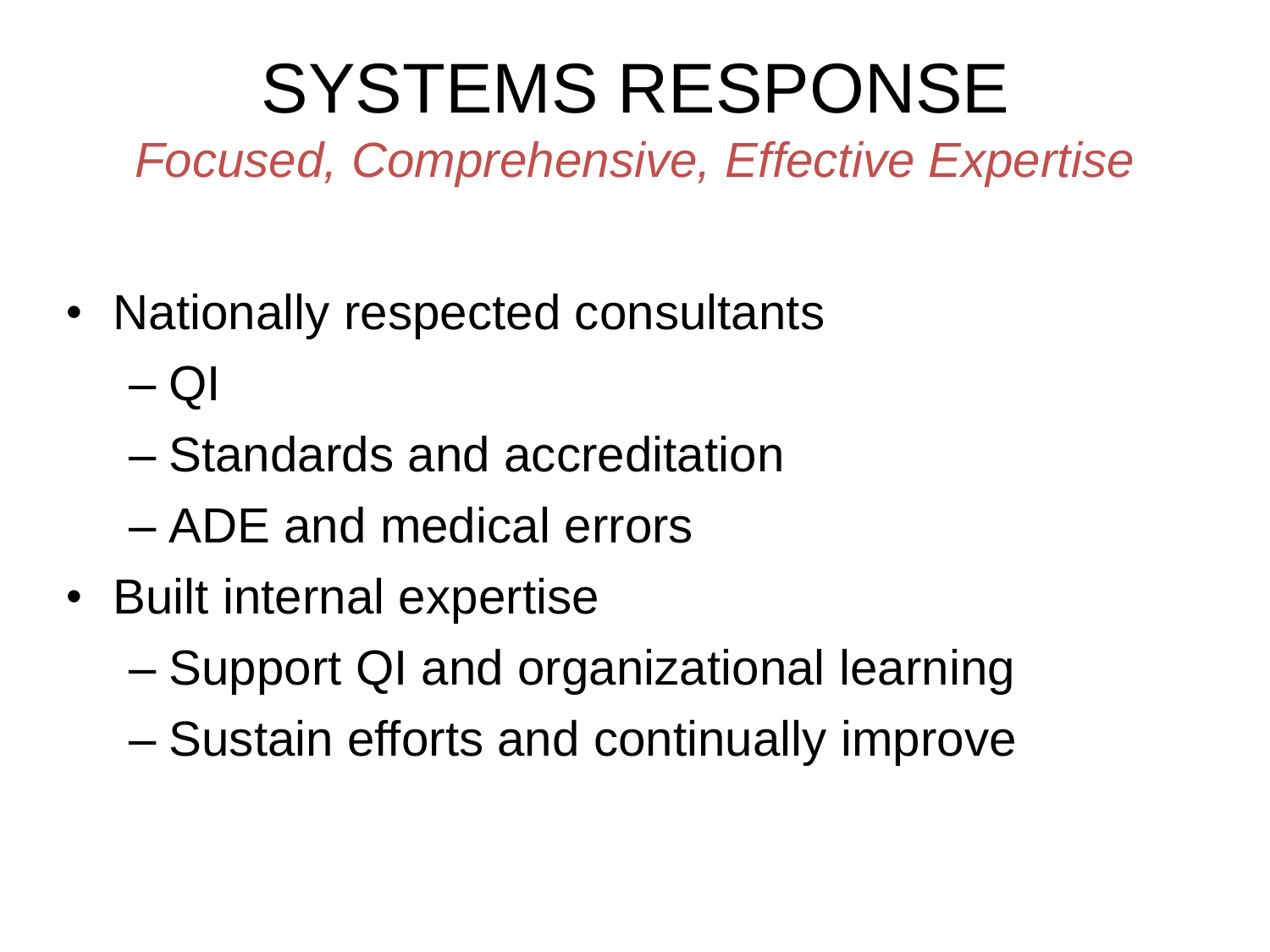## SYSTEMS RESPONSE

*Communication to Patients, Families, Staff, Other Care Partners*

- Honest
- Frequent updates
- Education as a priority
- Focused on continuous improvement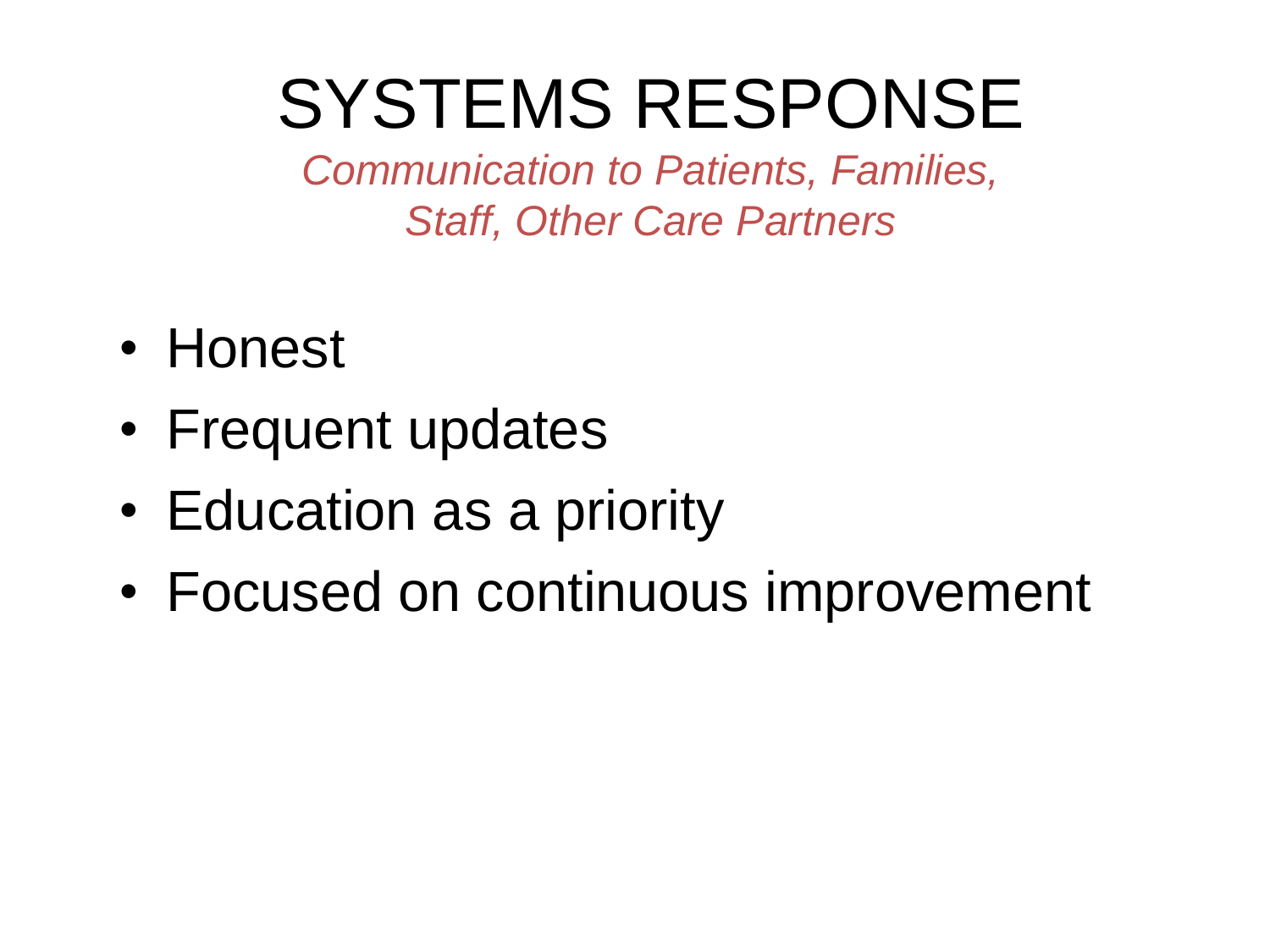### SYSTEMS RESPONSE *HARD WORK!!!*

- Over 100 staff involved
- Extraordinary personal commitment
	- improvement
	- learn everything they can to prevent similar error
	- unacceptability of errors
- Systematic assessment leads to seemingly endless improvement opportunities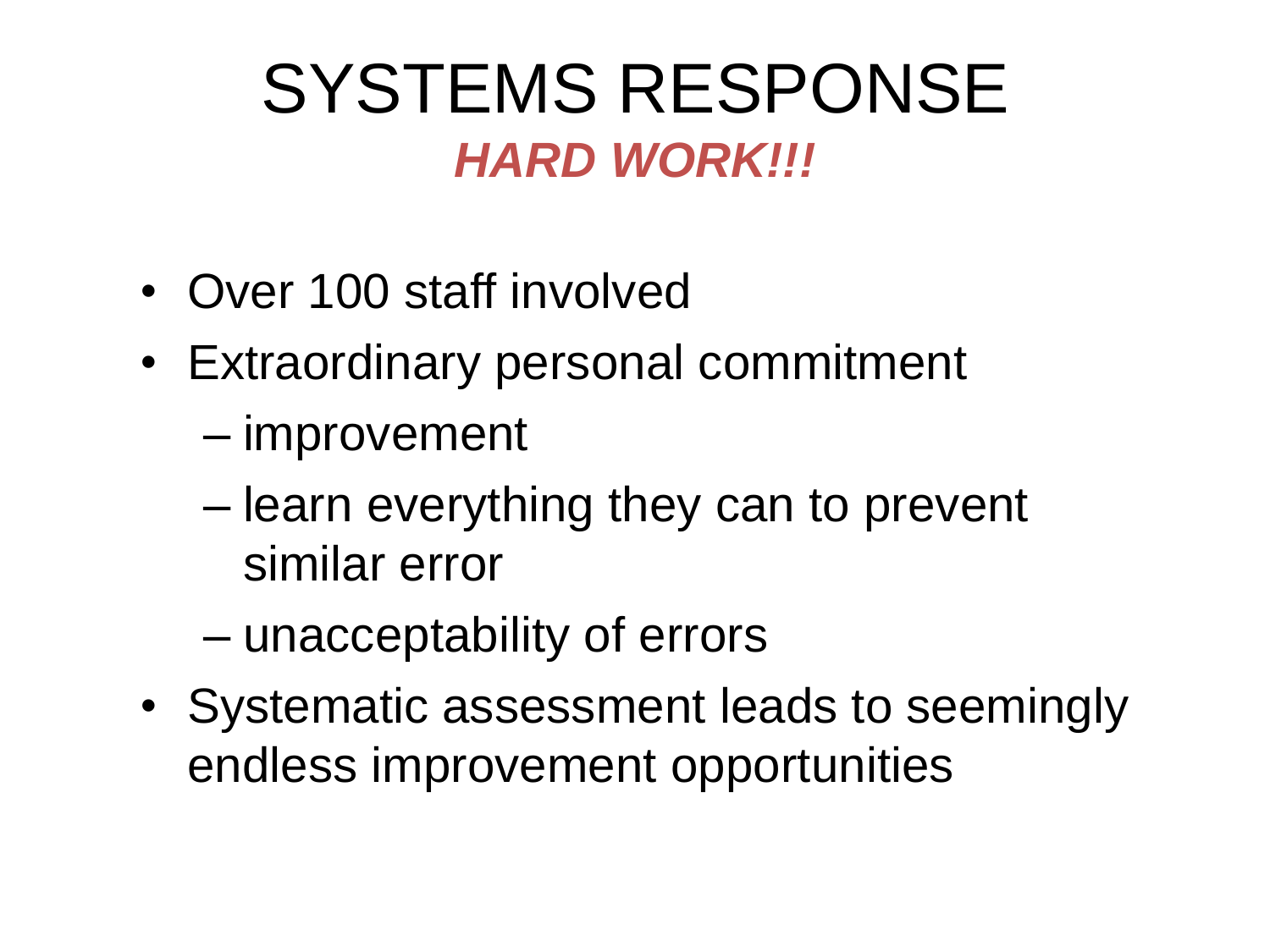## Key Findings of Investigations

- Failure of Governance and leadership
	- Arrogance of excellence
	- Quality, Safety, Risk priorities and focus
- Overdependence on "perfect" people in broken systems
- Punitive culture
- "Virtuoso performers" with neither conductor nor score
- Clinical practice "lost" in the organization
- Voice of the patient wasn't respected
- No systems for error discovery, communication, support, resolution, learning for all parties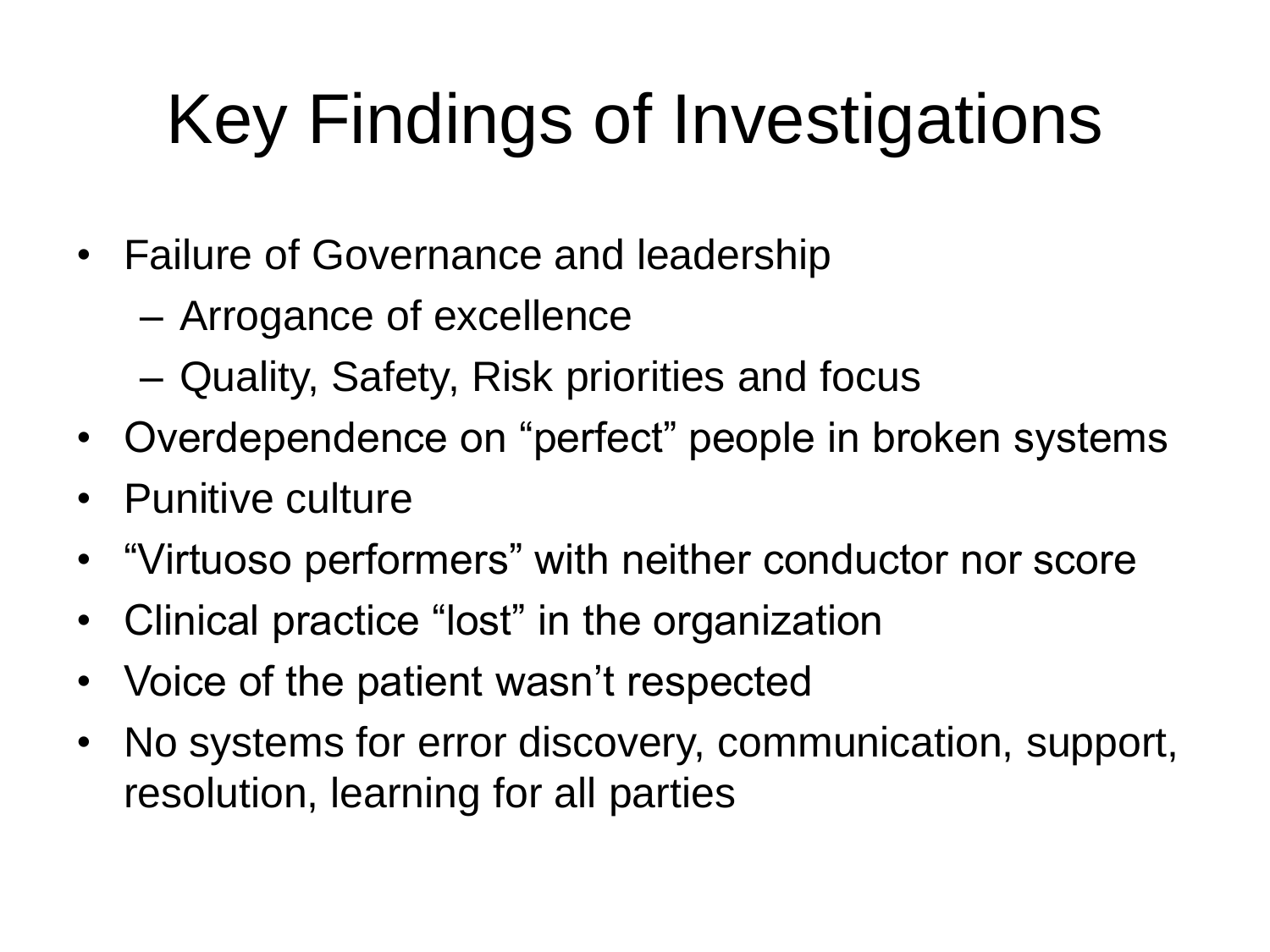# 1996 DFCI QI Goal

*Develop and support initiatives to solidify DFCI's position as a leader in utilizing quality improvement techniques to achieve demonstrated continuous improvement at every level and in every area of the Institute.*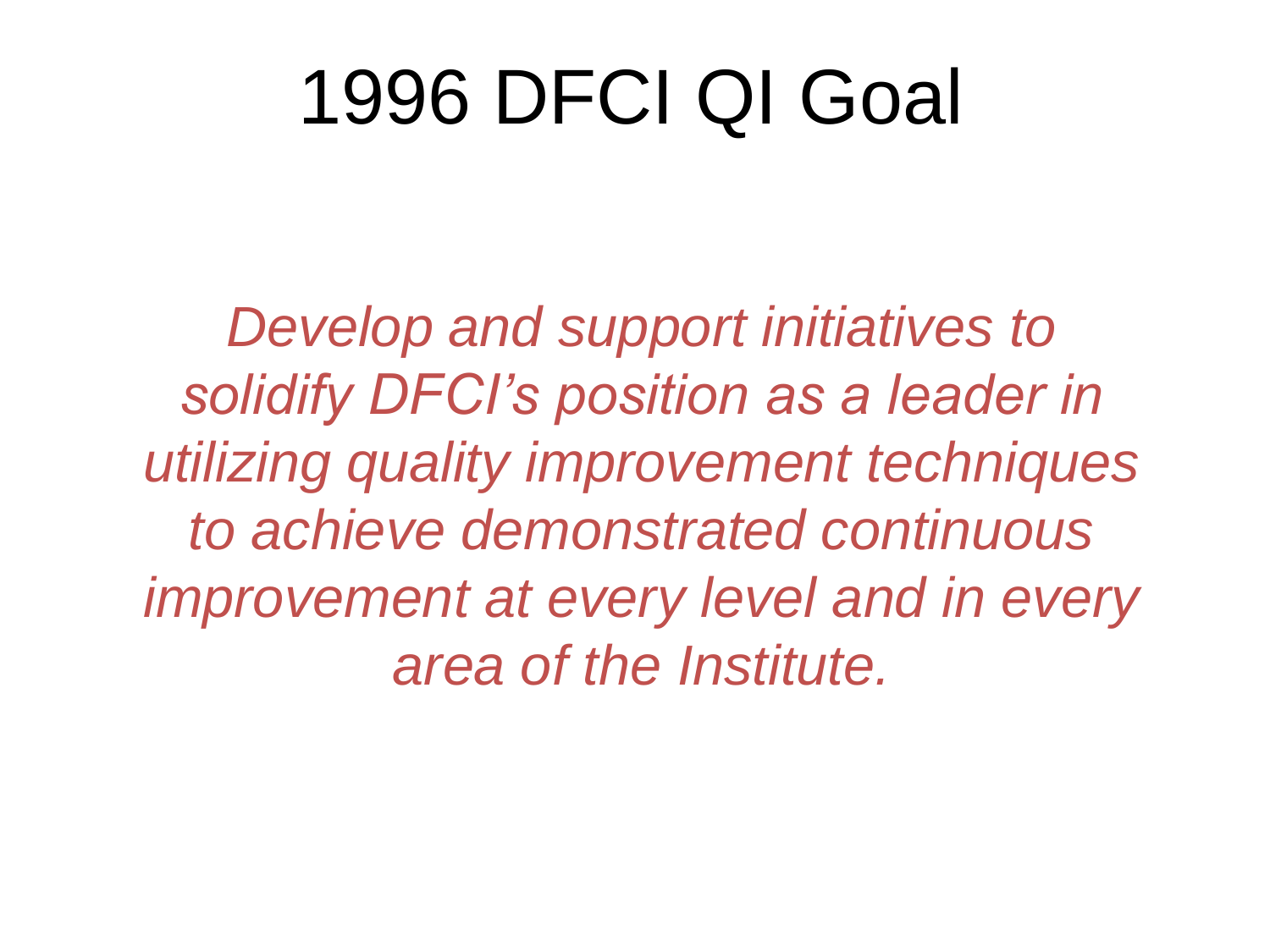This commendation is important but it is only just the beginning... The only way to ensure quality is to be ever vigilant.

> – David Nathan, M.D., President of DFCI, on the Institute receiving Accreditation with Commendation, May 1996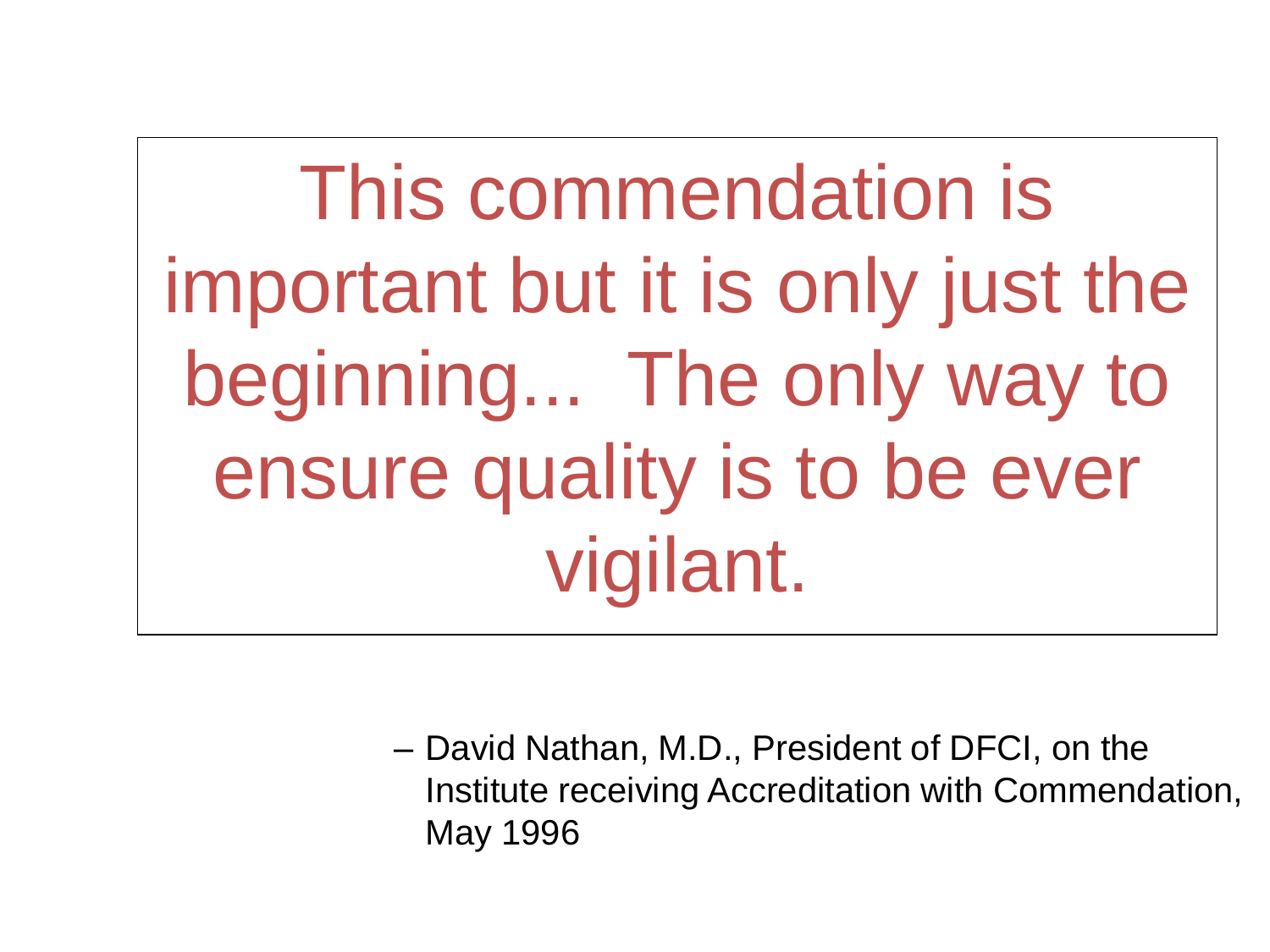## DFCI Challenges… for the state agency

- Media knew before we did
- Historical perspectives on reporting
- On-site investigation team
- Systems vs individual accountability
	- Health Professions Boards not in DPH (then)
	- Turf
	- Condition-level deficiencies
- Subsequent cases media involvement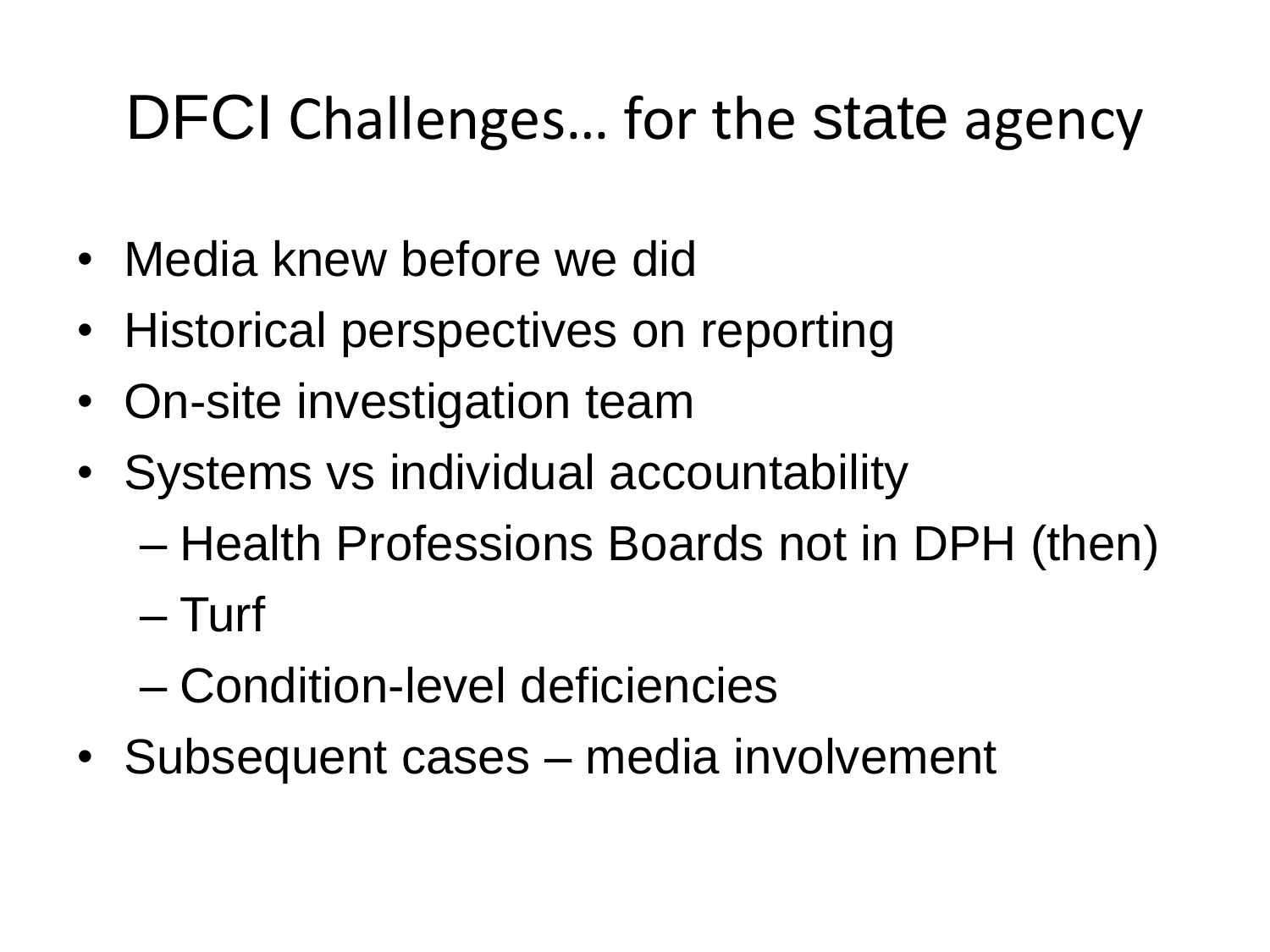#### Medication Safety at DFCI *Outpatient Errors Reaching Patients*



Courtesy L. Leape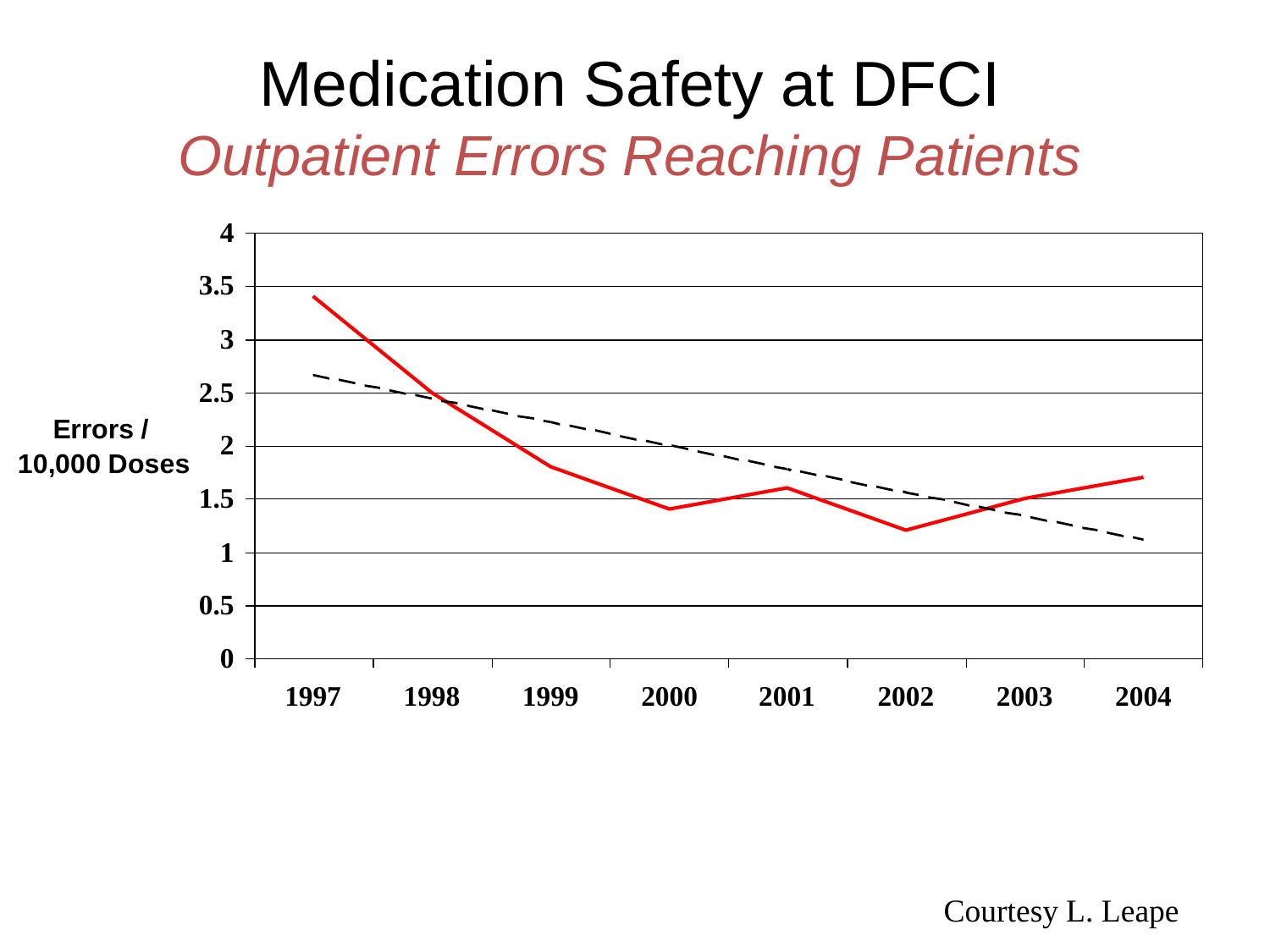#### **WITH WORK, DANA-FARBER LEARNS FROM '94 MISTAKES**

#### **Author(s): Scott Allen**

A decade after Lehman's death, on Dec. 3, 1994, Dana-Farber has emerged as one of the most safety- conscious hospitals in America, with computers that trigger alarms at potential overdoses, a hyper-vigilant error-reporting system, and a top executive who pushes measures in pursuit of the old physician's promise to "first do no harm." Once a symbol of medicine's dark side, Dana-Farber's experience is now used in instructional brochures and videos.

' The Boston Globe

**11/30/2004**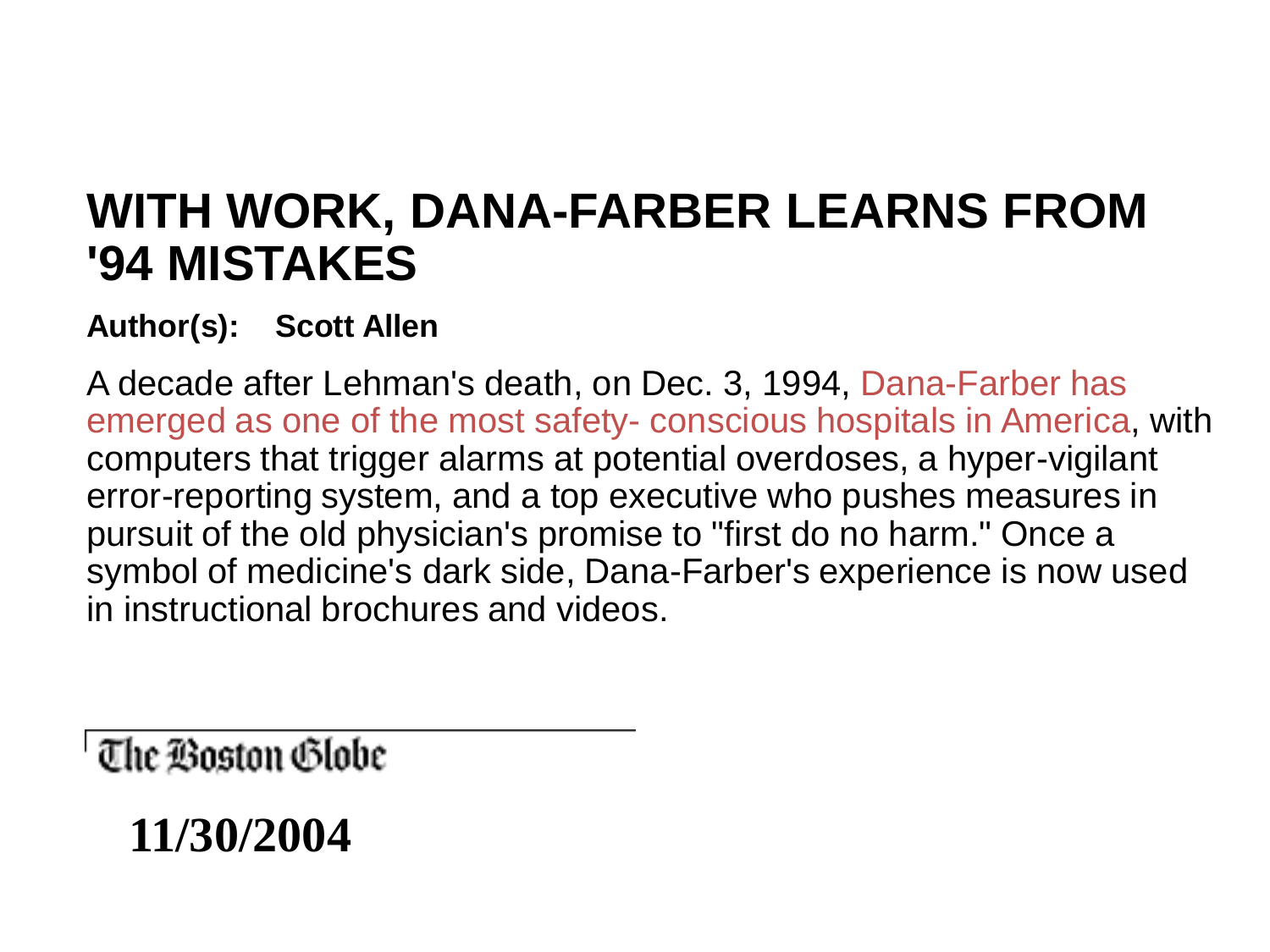## Key Learning in DFCI Journey *Applicable Across Healthcare*

- The responsibility and power of all leadership [trustee, clinical and administrative] over safety throughout the past 14 years
- The need for relentless vigilance to safety, risk, error, near-miss, harm
- Addressing the multiple victims of error
- The crucial role the design of systems and application of technology play in support of safe practice by excellent staff
- The synergy of interdisciplinary practice and team work
- Patient and Family Centered Care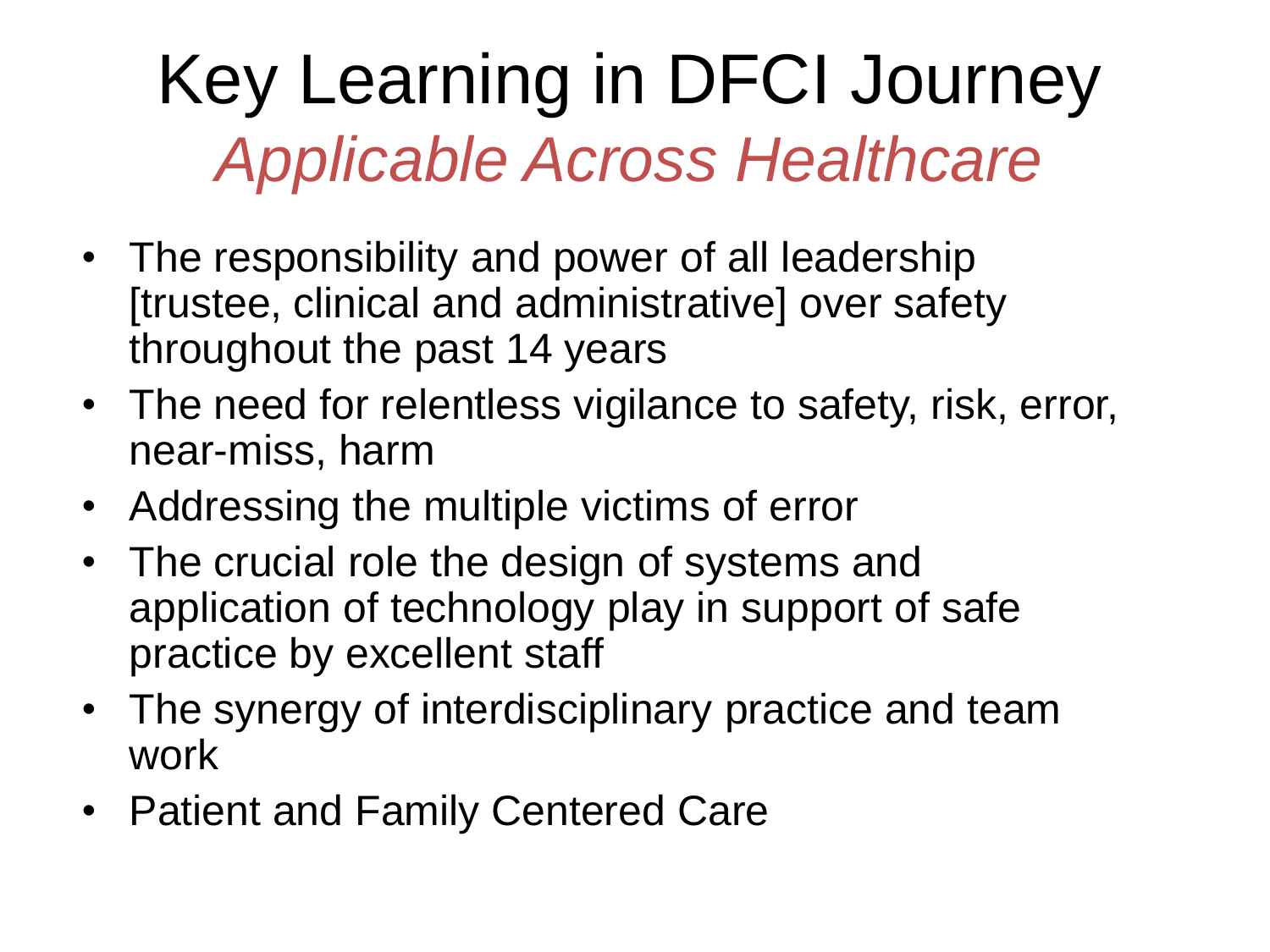## DFCI legacy…. State perspective

- Communications between healthcare facility and DPH when questions as to reporting occur
- Health professional boards now in DPH
- Public/private partnerships (Coalition) formed
- AHRQ funded collaborative research on patient safety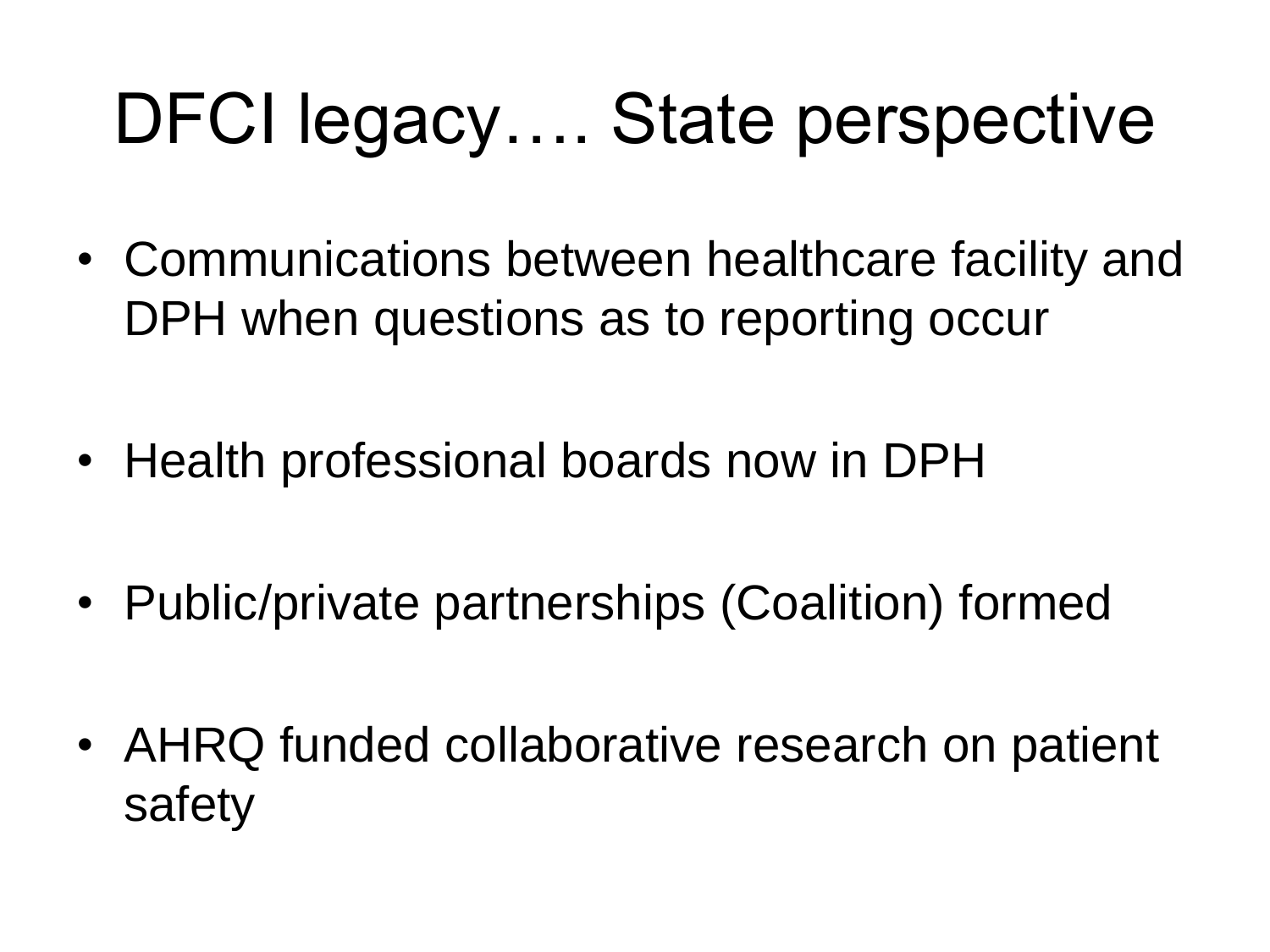## The State Journey *Pre-DFCI, Post-DFCI*

- Reporting of medical errors public vs confidential
- HCFA (CMS) and state perspectives on roles of federal/state agencies
- Accountability system vs individuals
- Public/private partnerships
- Creating a culture of *safety* and a culture of *trust*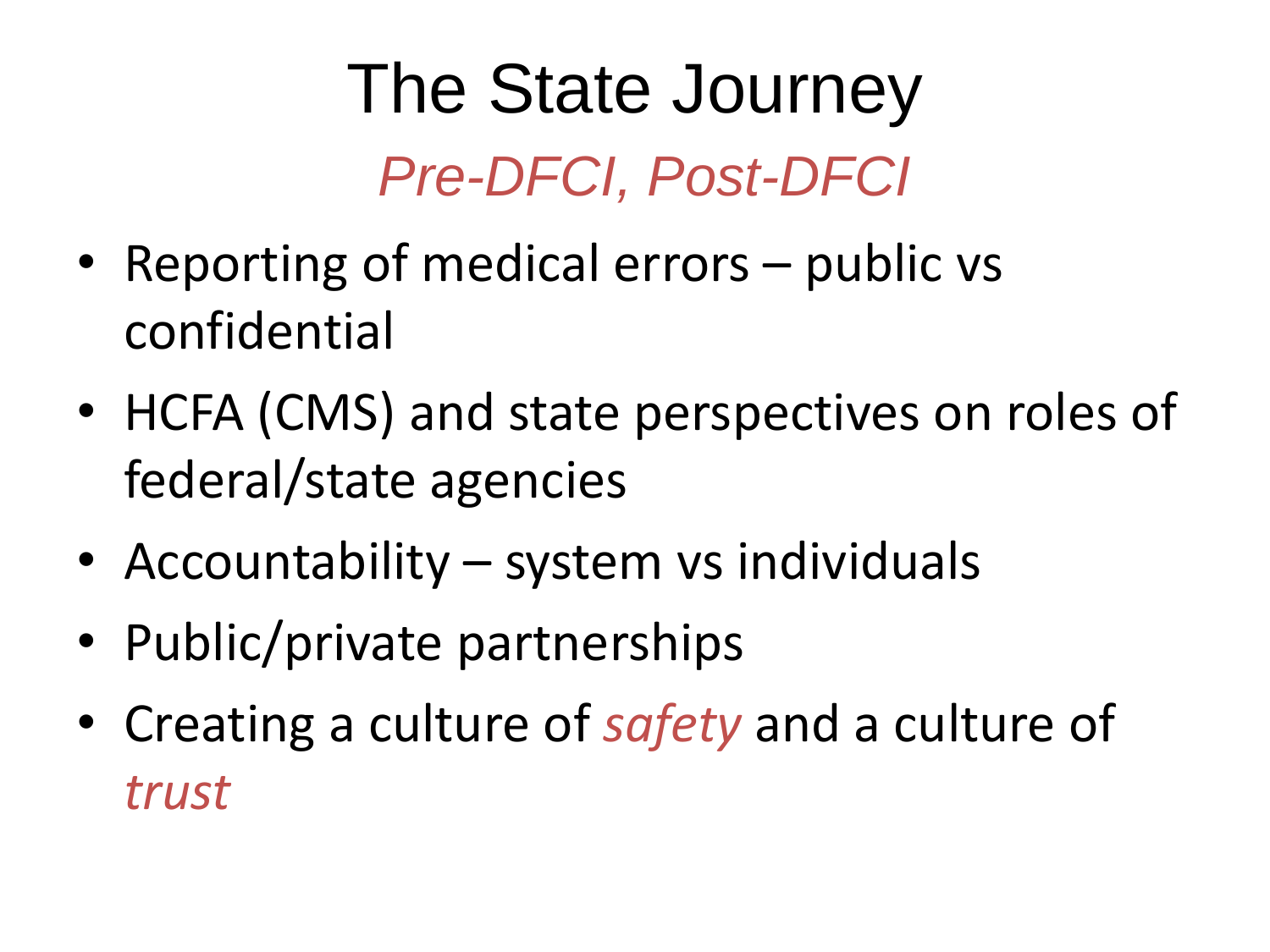## Massachusetts History of Patient Safety Movement

- 1994: Death of Betsy Lehman at Dana Farber Cancer **Institute**
- 1997-1998: Establishment of the Massachusetts Coalition for the Prevention of Medical Errors
- 1999: IOM Report *To Err is Human,* estimating 44,000- 98,000 Americans are killed each year by medical error.
- 2001: Enactment of the Betsy Lehman statute
- 2004: Launch of the Lehman Patient Safety Center
- 2006: Health Care Reform Part 1
- 2008: Heath Care Reform part 2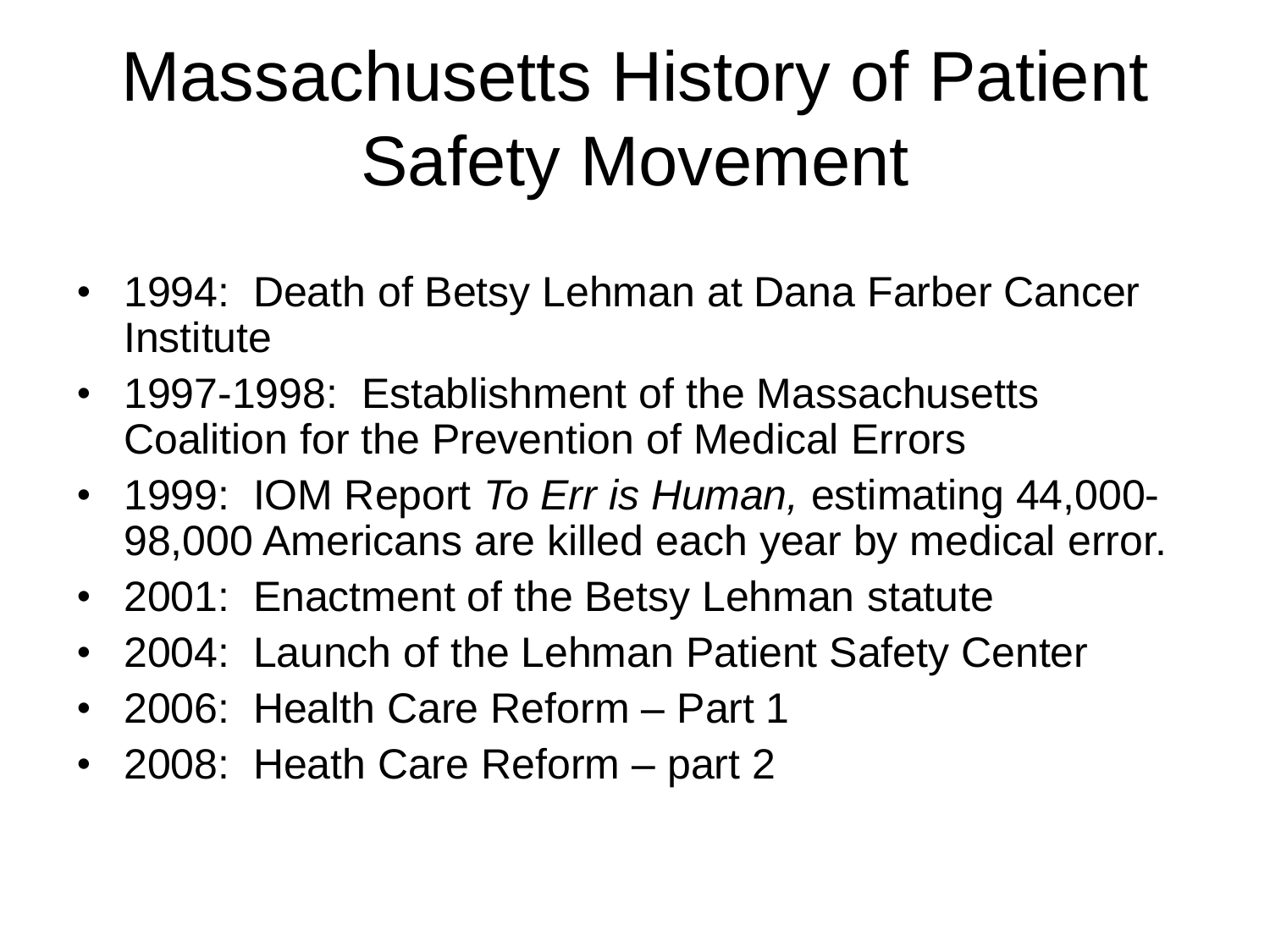# Reporting of Serious Incidents

- DPH and Board of Medicine
- Public availability vs confidentiality
- Health Care Reform new DPH requirements
	- The 28 NQF SREs
		- Public reporting
		- Hospitals may not bill
	- Healthcare Associated Infections
		- Public reporting
		- ? billing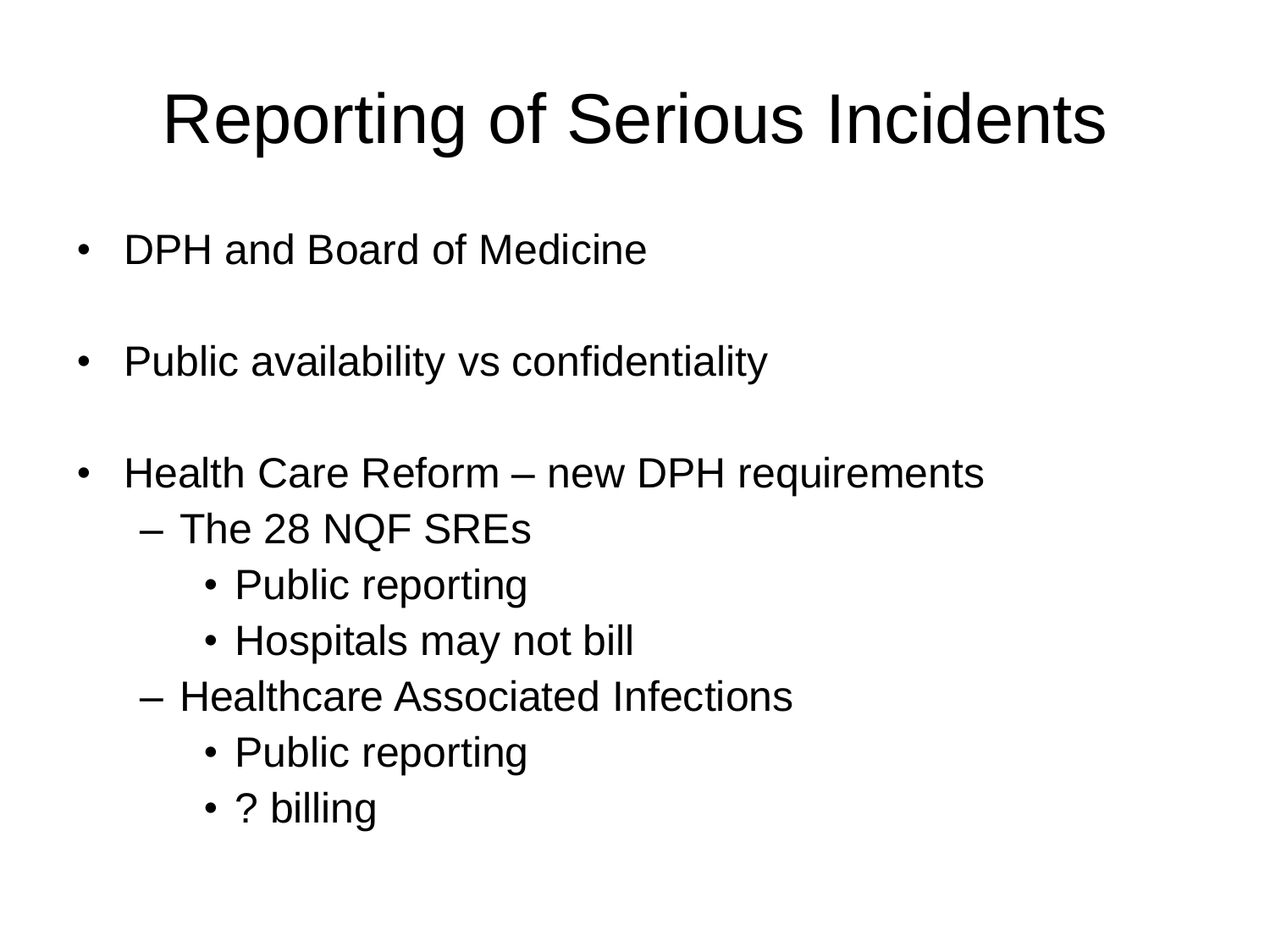## Health Care Reform –

*Additional initiatives for DPH and Lehman Center*

- End of Life Expert Panel
- Patient Family advisory Councils
- Rapid Response systems
- Revision of Determination of Need statute (ambulatory surgery clinics)
- Pharmaceutical and Medical Device Manufacturer codes of conduct
- Electronic Medical Records and CPOE
- Academic detailing for pharmaceuticals
- Healthcare Workforce Center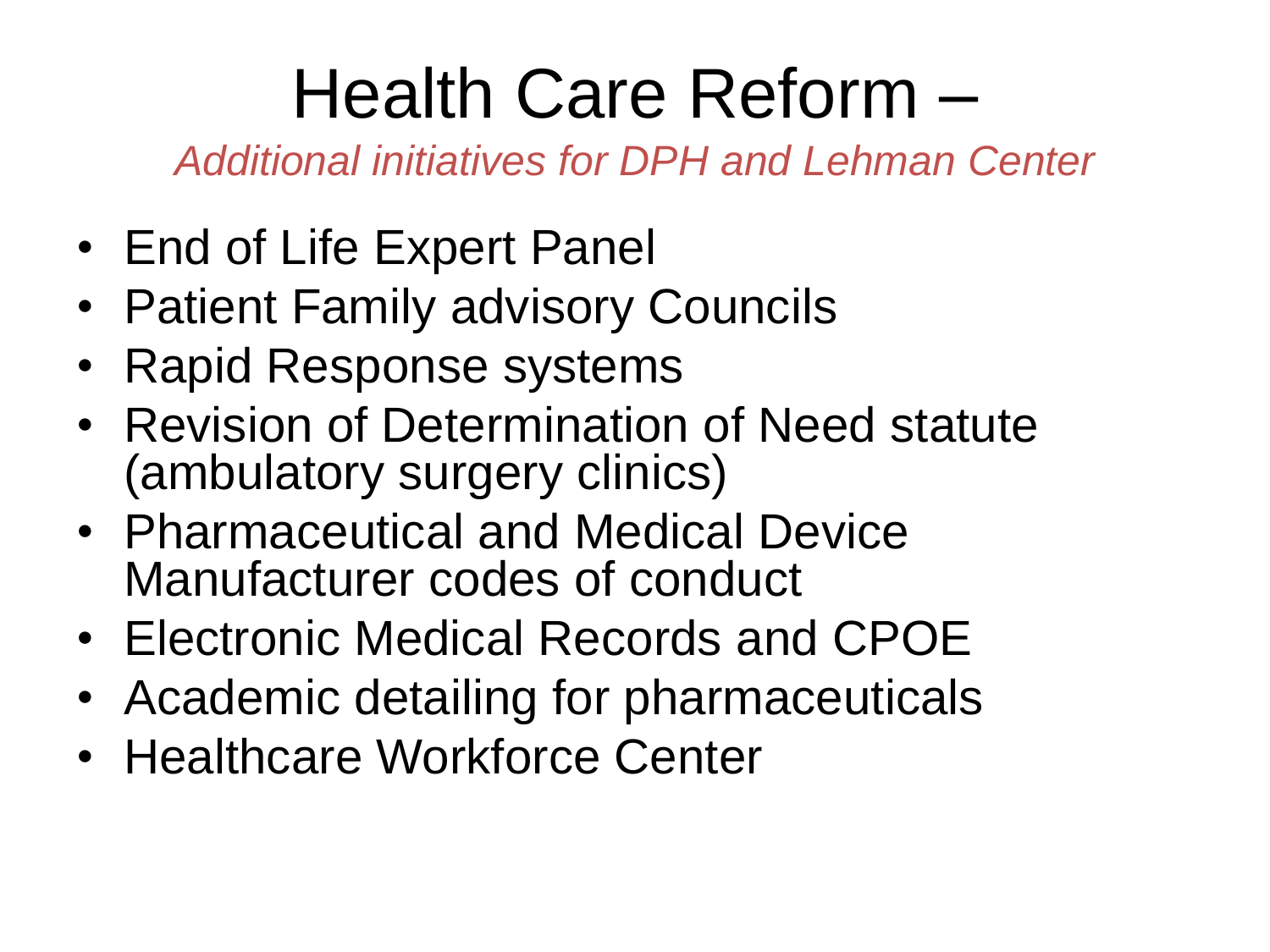#### 1997-1998 Establishment of the

#### Massachusetts Coalition — for the  $-$ **Prevention of Medical Errors**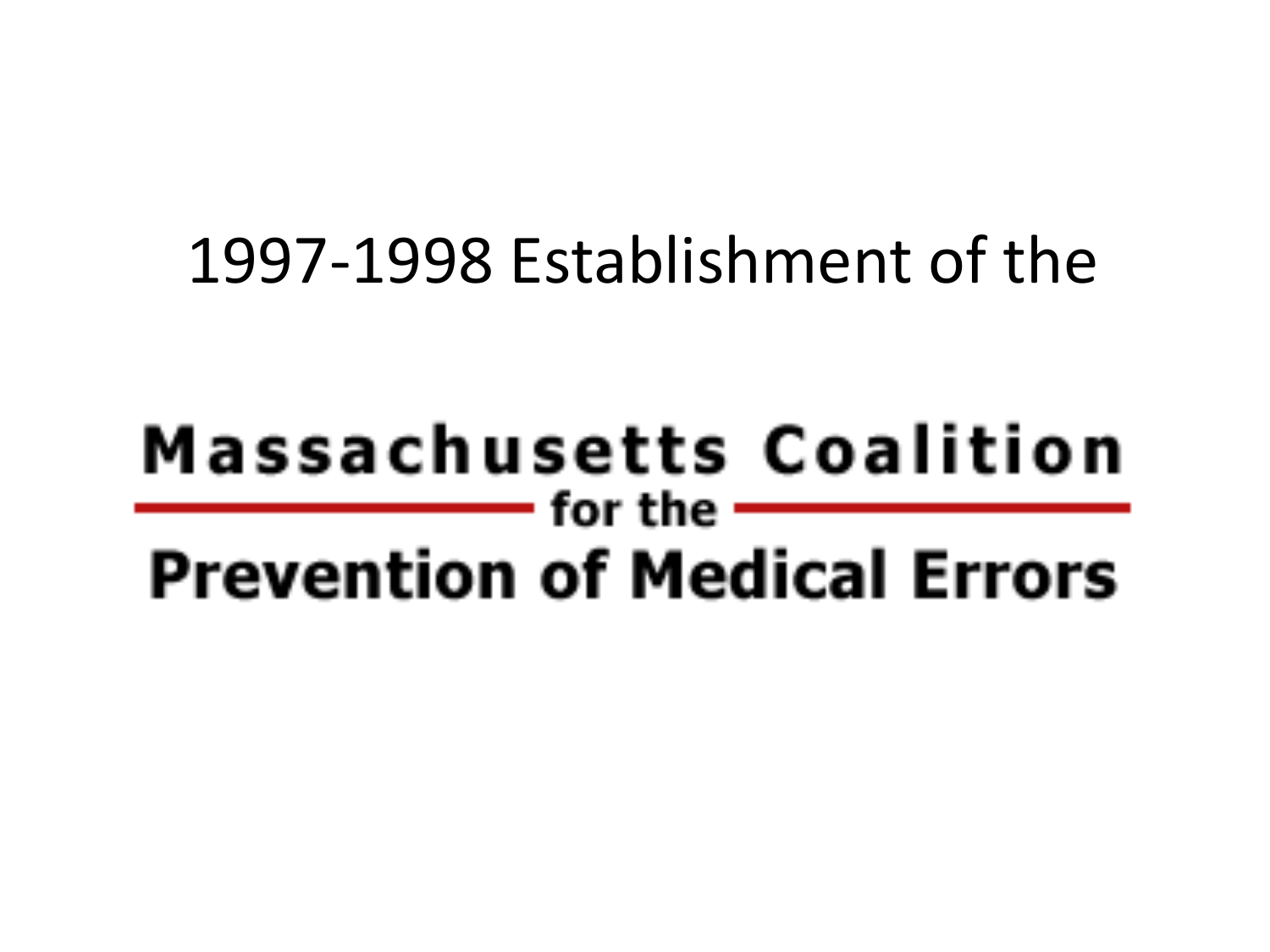# Initial Coalition Barriers/Fears

- Concerns about liability exposure, sanctions, and disciplinary actions.
- The group acknowledged early on, the very real tension that exists between providers and the agencies that regulate them.
- This was the first time in this state that health care providers and government agencies had sat down together to talk openly about medical errors and what they could do together to prevent them.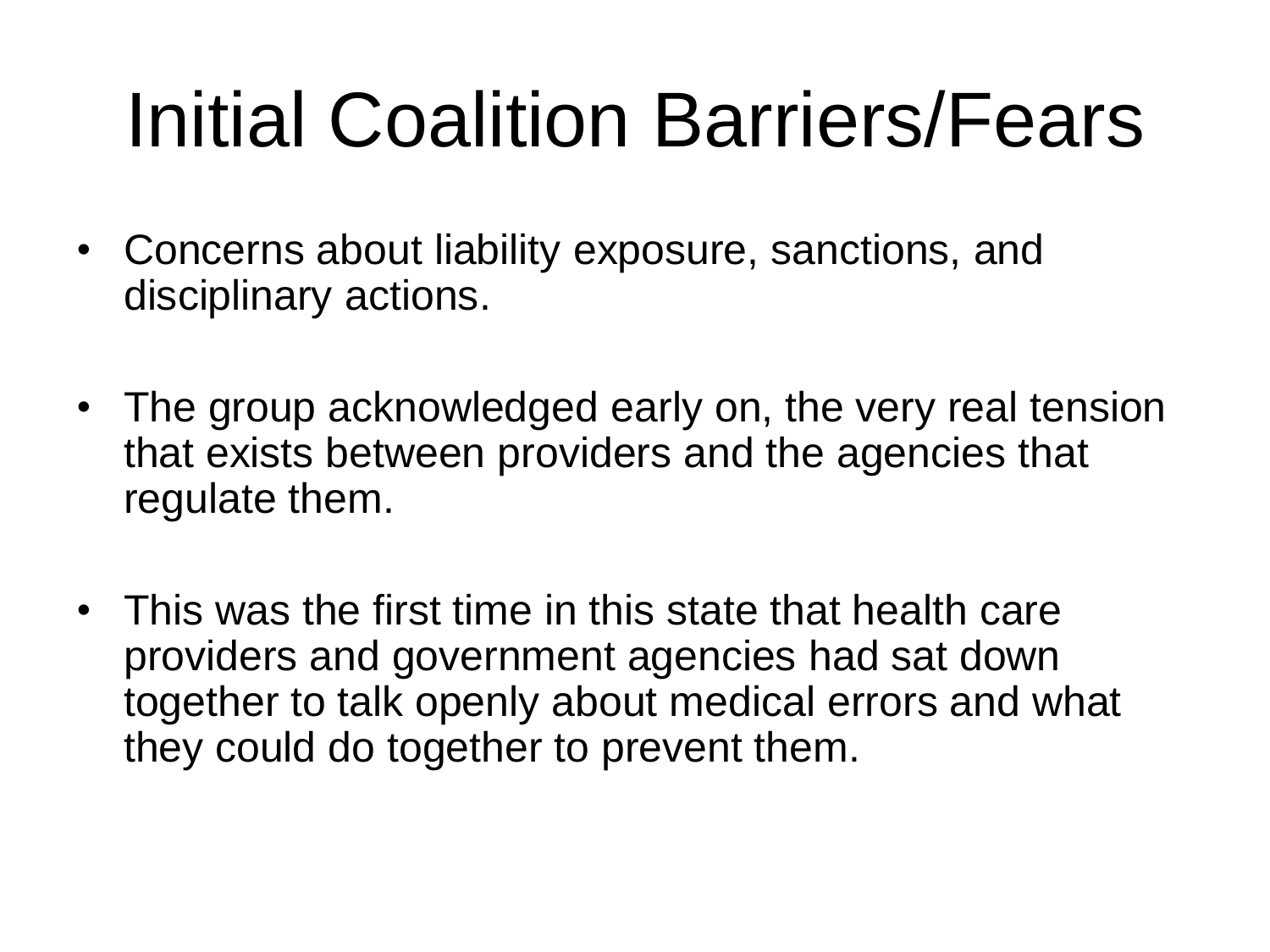# MCPME Principles

- Make the health care system as safe as possible for patients, family members, and staff. This provides the "glue" that holds the Coalition together in spite of the differing and sometimes adversarial views.
- Obtain leadership "buy-in" and support from a broad-based group. The Massachusetts initiative has the commitment and support from the leadership and boards of provider, professional and regulatory organizations.
- Promote unrelenting communication between the key parties, particularly in the early stages to build trust and credibility.
- Establish a system that allows for input from clinicians to enlist their support for any practice and/or system changes that are recommended.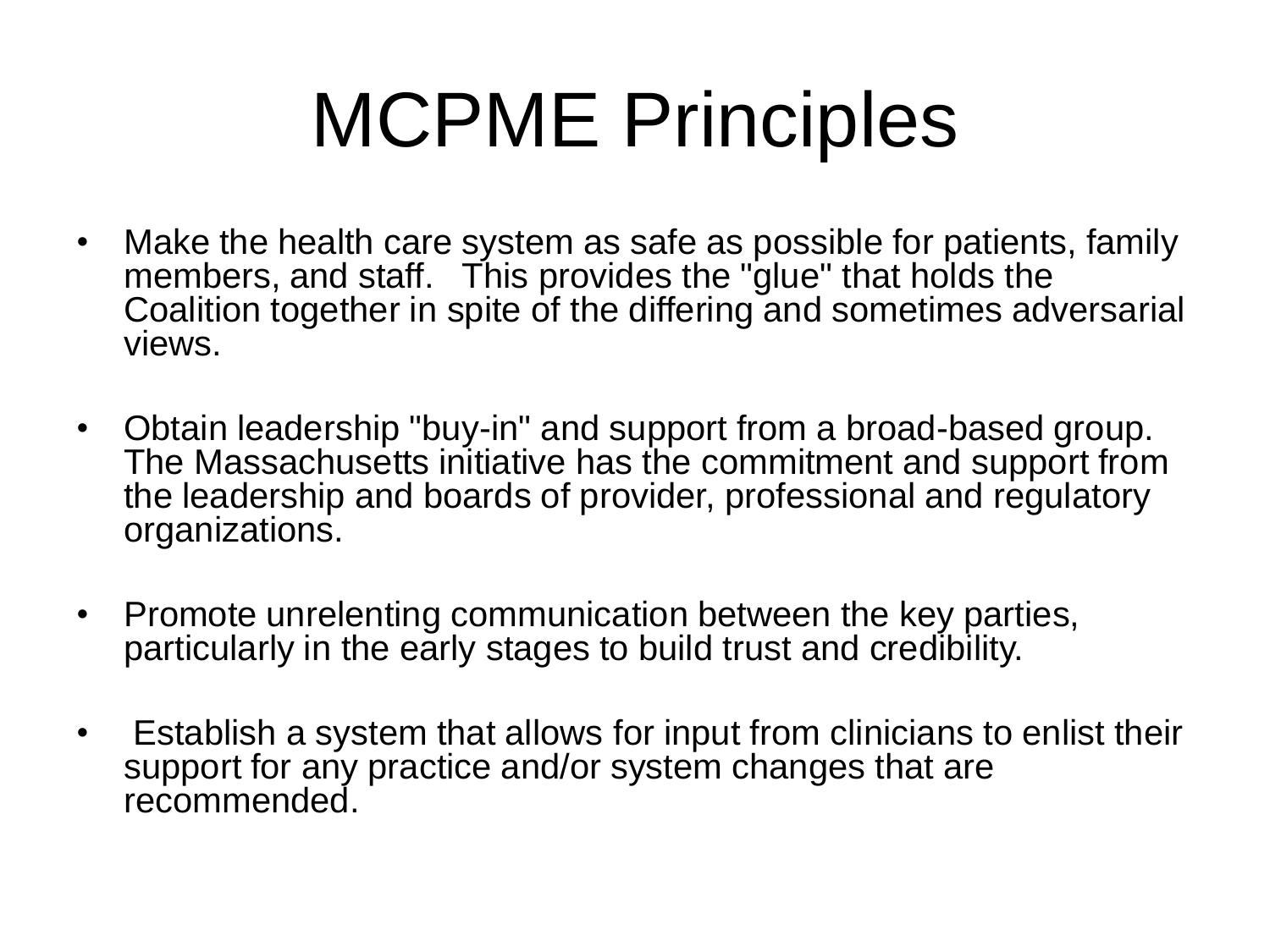## MCPME Principles (cont.)

- Consider including consumers or consumer organizations in the process early on to get their input and feedback. Recognition and acknowledgement that patient safety is everyone's responsibility is an important step in the error reduction process.
- Do not reinvent the wheel. Recognize that there is a wealth of experience and knowledge in your state and nationally in the area of error prevention. Build on the expertise of others in developing interventions that work.
- Strike a balance between the desire for quick solutions and broad based "buy-in" from all parties. Find a way to build consensus.
- Consider when and how to engage the media but do not let the media drive the process.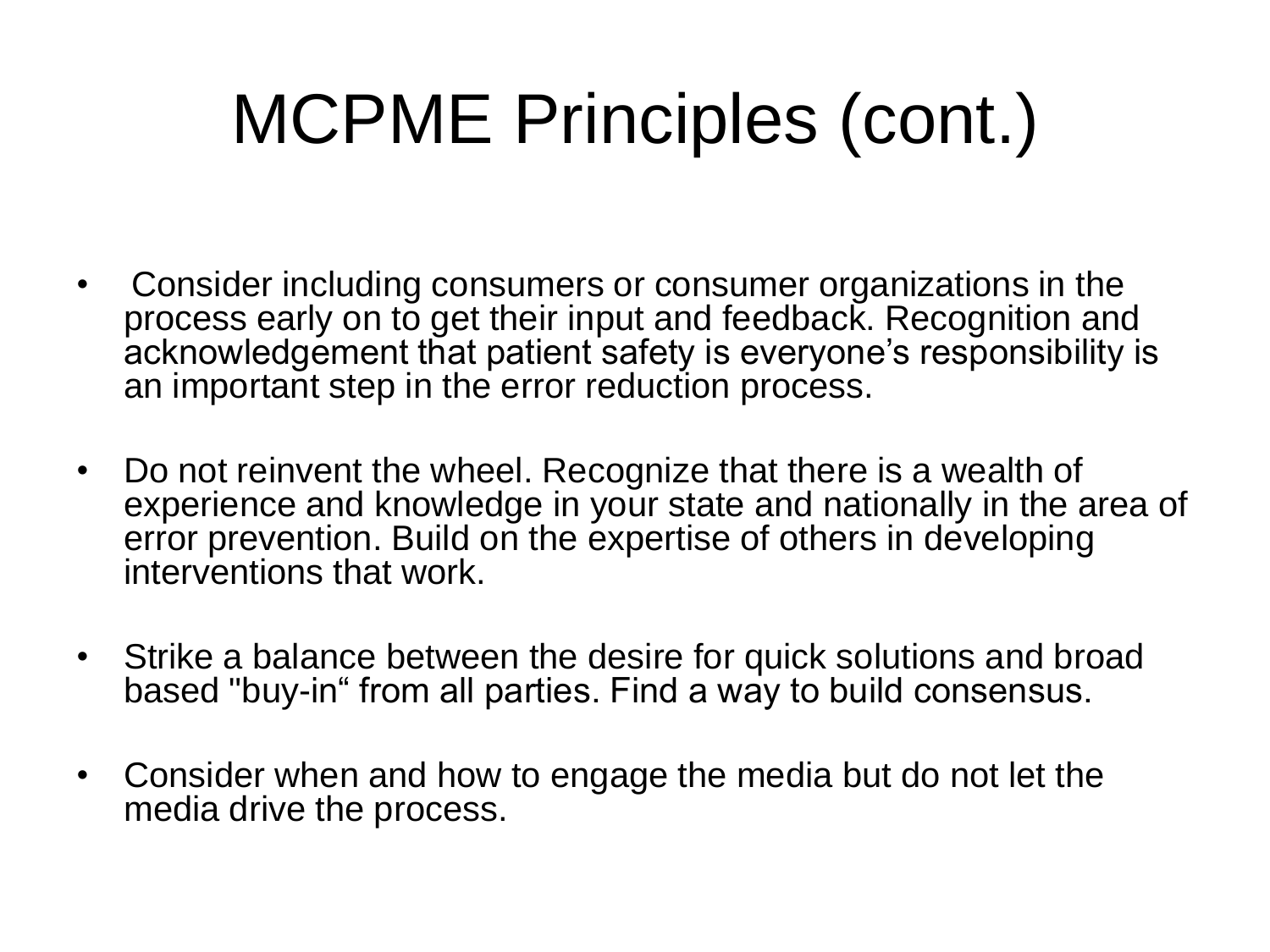## Betsy Lehman Center for Patient Safety

- Legislative History Betsy Lehman Center MGL Chapter 6A, Section 16E
- The Lehman Center shall "serve as a clearinghouse for the development, evaluation and dissemination, including, but not limited to, the sponsorship of training and education programs, of best practices for patient safety and medical error reduction."
- Non-regulatory, confidential
- Patient Safety and Medical Errors Reduction Board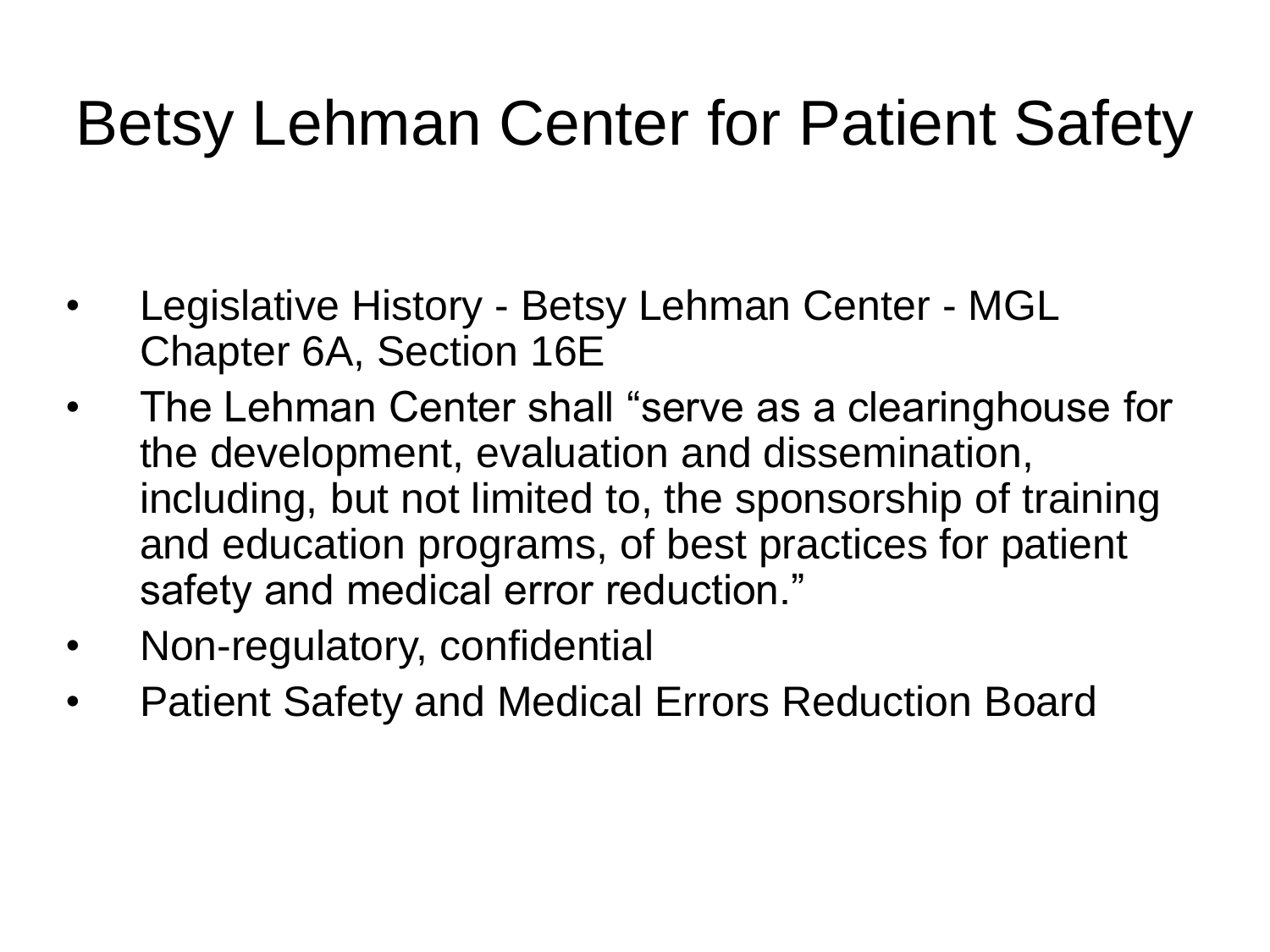#### LEHMAN CENTER - PUBLIC/PRIVATE COLLABORATION

- Massachusetts Coalition for the Prevention of Medical Errors
- Health Care Quality and Cost Council
- Partnership for HealthCare Excellence
- Health Care for All Consumer Health Quality Council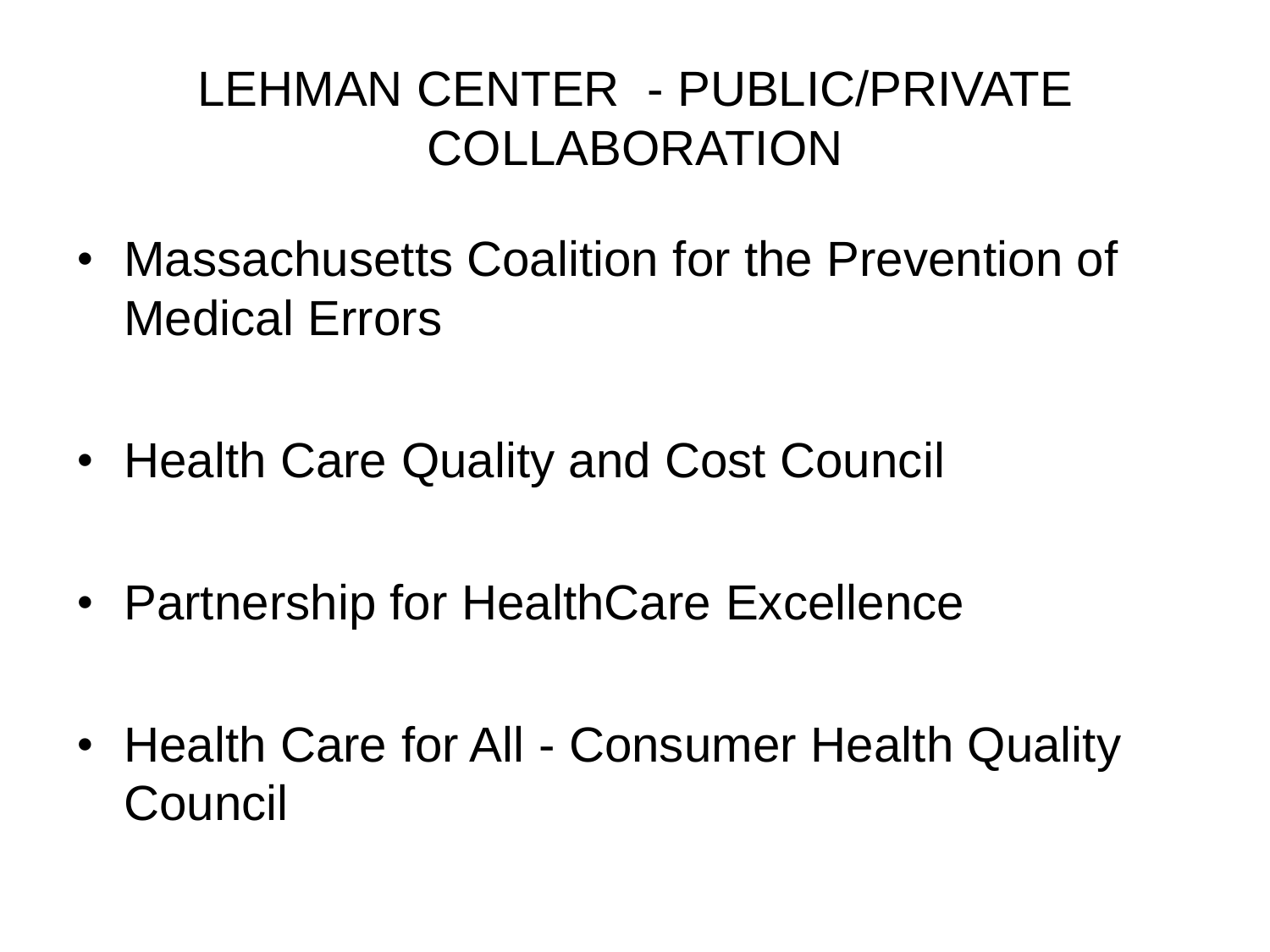## LEHMAN CENTER INITIATIVES

- Healthcare Associated Infections Expert Panel
- Weight Loss Surgery Expert Panel
- Patient Safety in Obstetrics Expert Panel
- Betsy Lehman Conference and Awards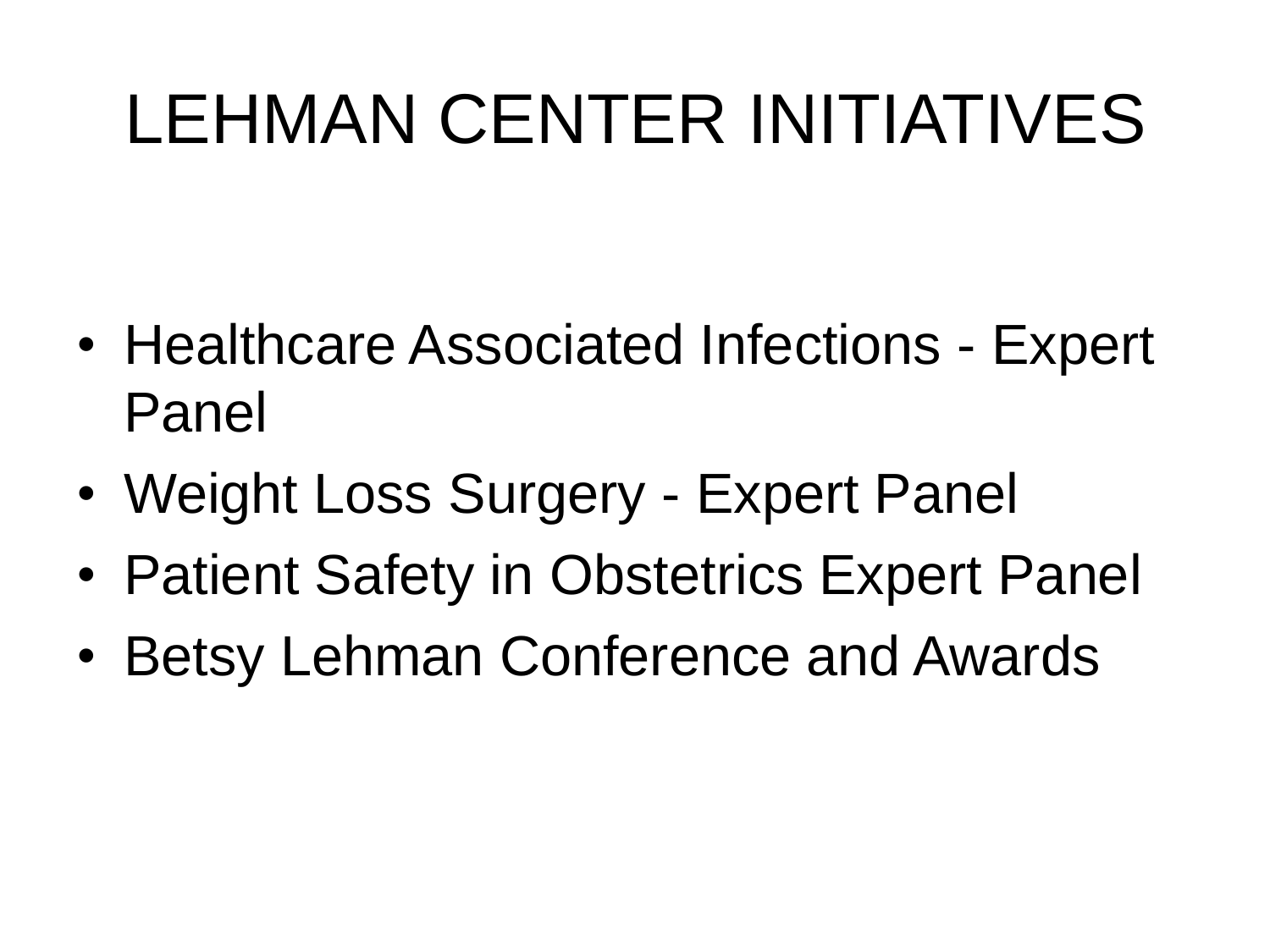## Lehman/MCPME Coalition Initiatives

- Accountability Project
- Nursing Home Medication Safety
- Ambulatory Medication Safe Practices
- Hospital Safe Practices Reconciling Medications and Communicating Critical Test Results
- Massachusetts Infection Prevention initiatives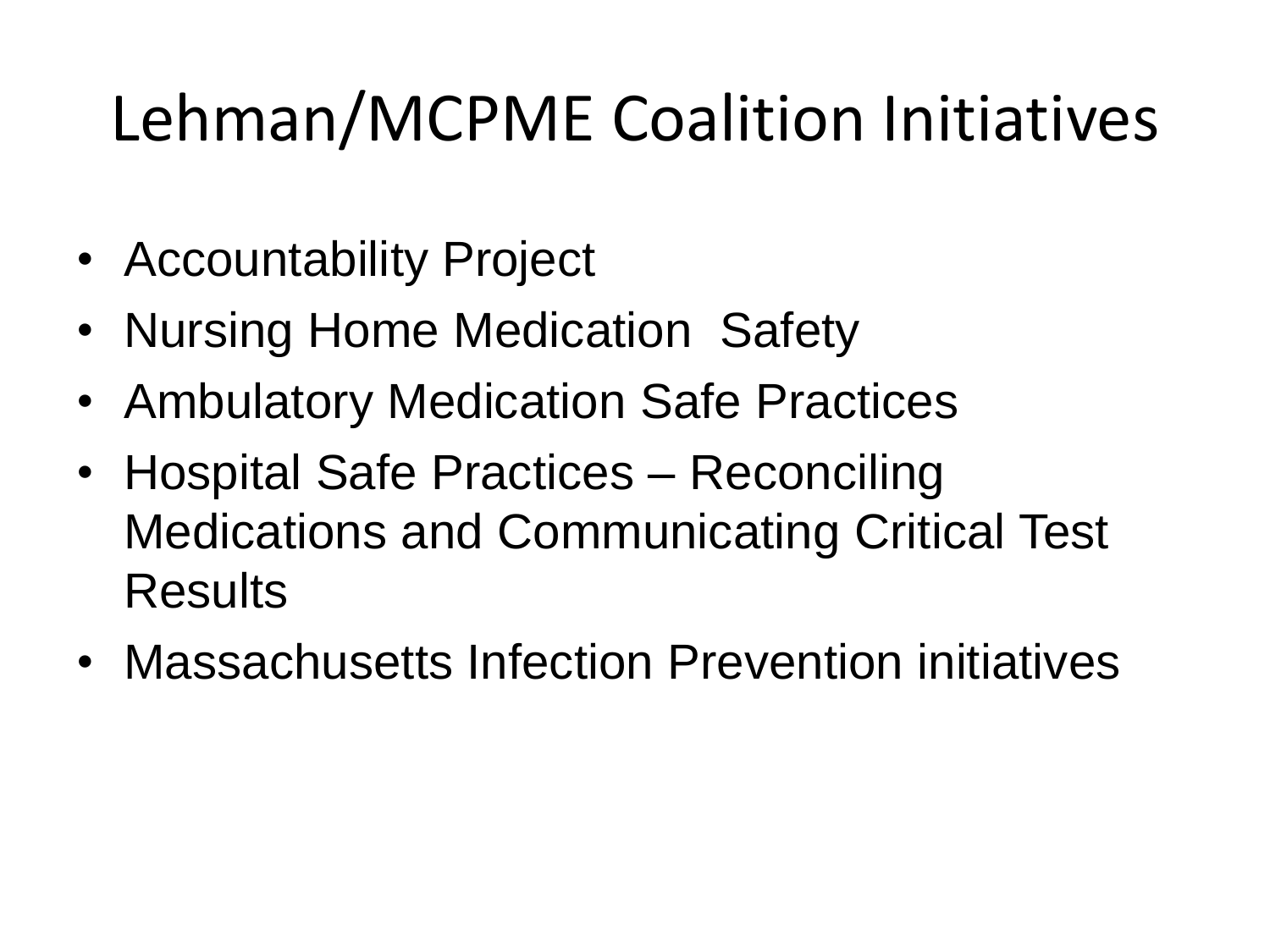#### Lehman Center Activities for 2008/2009

- Technical Advisory Group on HAI Prevention-Oriented Implementation strategies
	- 3 Tier Reporting to DPH, Lehman, internal QI
	- Strategies for patients & families: materials for hospitals to provide to patients and families to be active partners in care, and sharing successful strategies
	- Engagement of hospital leadership
	- Toolkits based on local and national programs
- Updates for Expert Panel on Weight Loss Surgery dissemination
- 2008/2009 Expert Panel on Obstetrics
- Hospital Standardized Mortality Rates (HSMR)
- Potentially Preventable Readmissions to hospitals
- Support HCQCC and DPH initiatives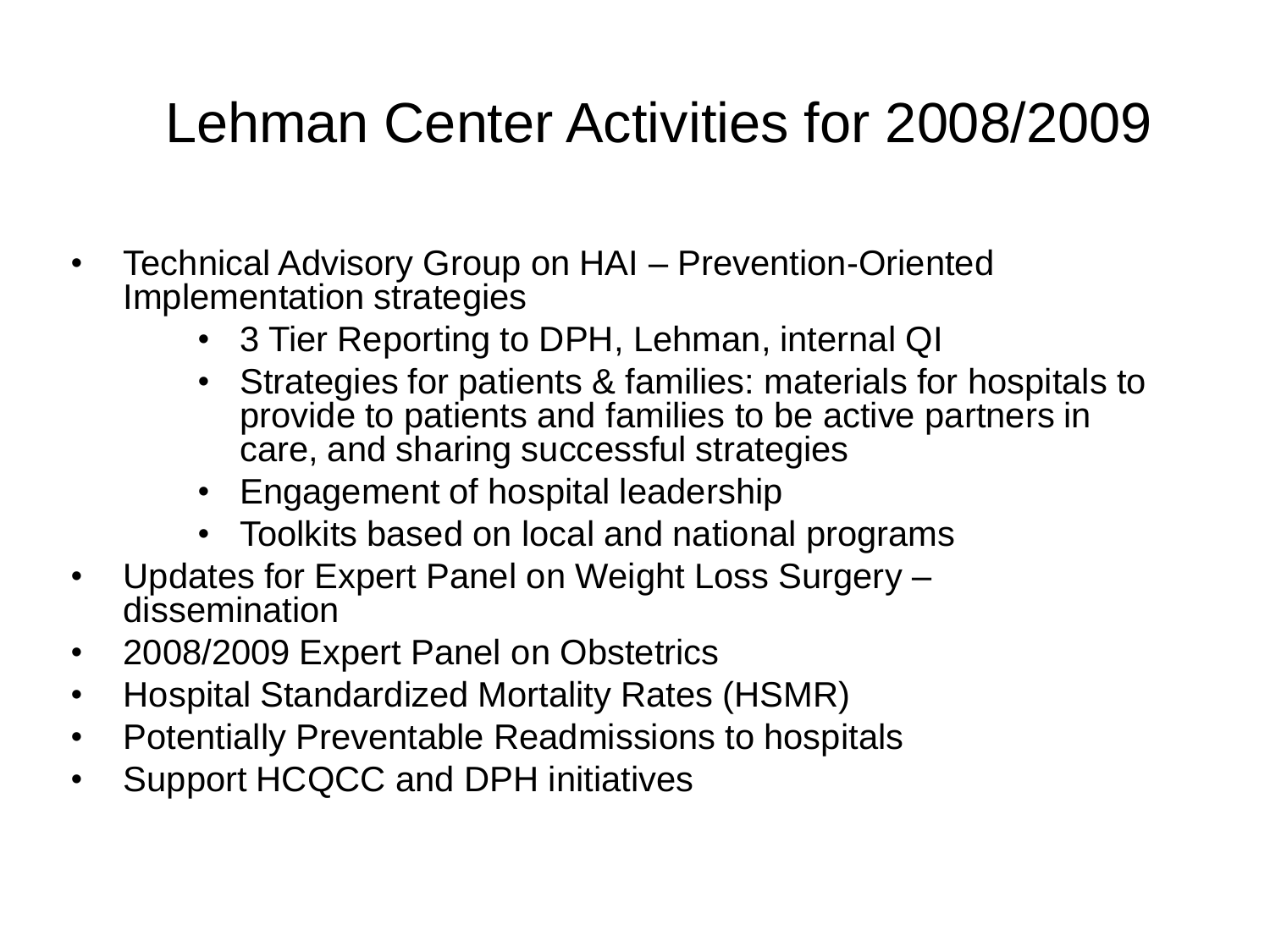## 14-Years Later: What's the Long View? Organization and the State

- The patient / family / consumer always front and center
- Continuous focus on learning and improvement
- Individual and shared accountability for quality and safety
- The only risk greater than disclosure is the risk to have known it and not disclosed.
- "A small group of thoughtful people could change the world. Indeed, it's the only thing that ever has." **Margaret Mead**
- Error: the Burden, the Responsibility, the Power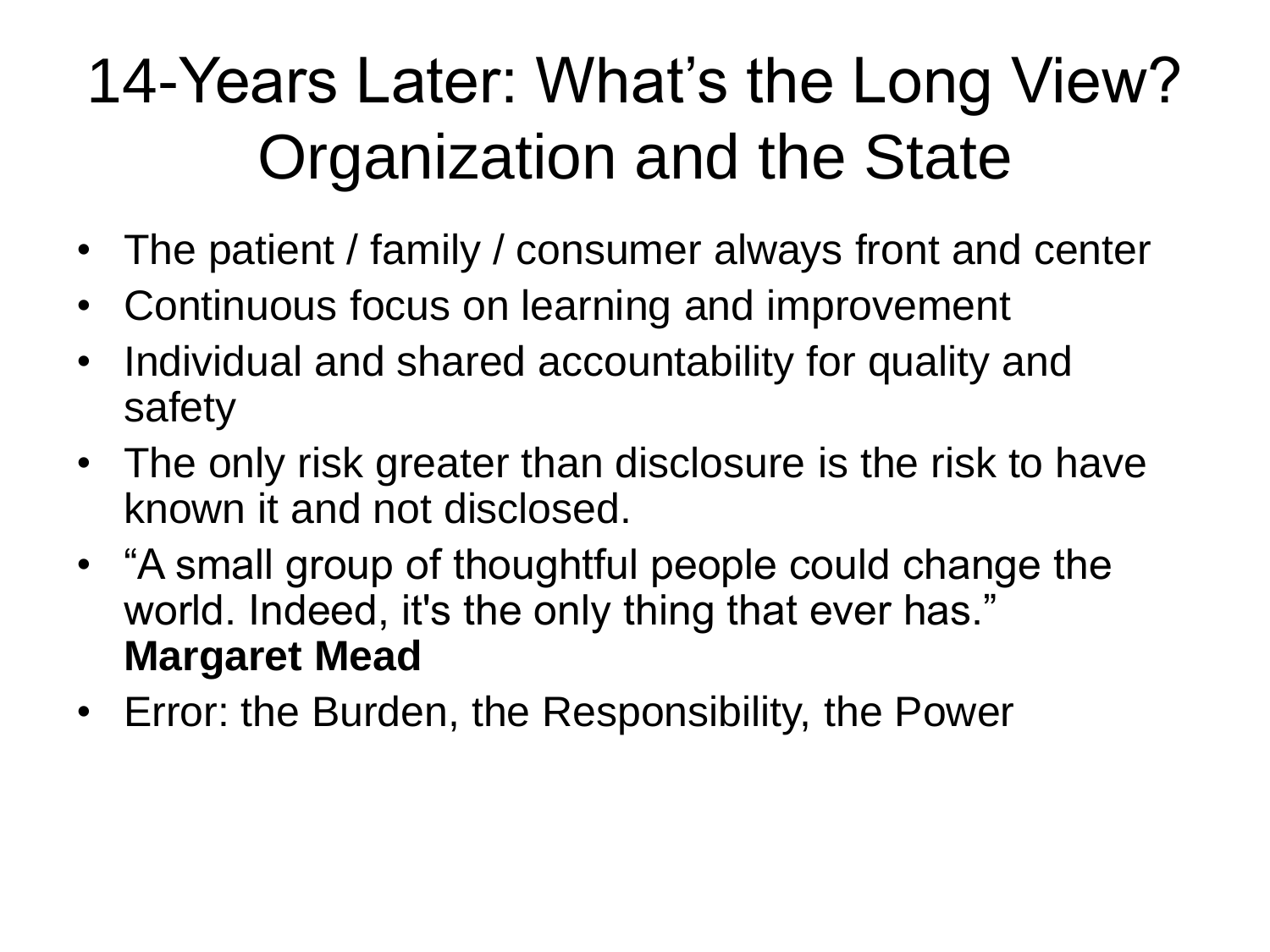# **"Do not go where the path may lead; go instead where there is no path and leave a trail"**

Ralph Waldo Emerson